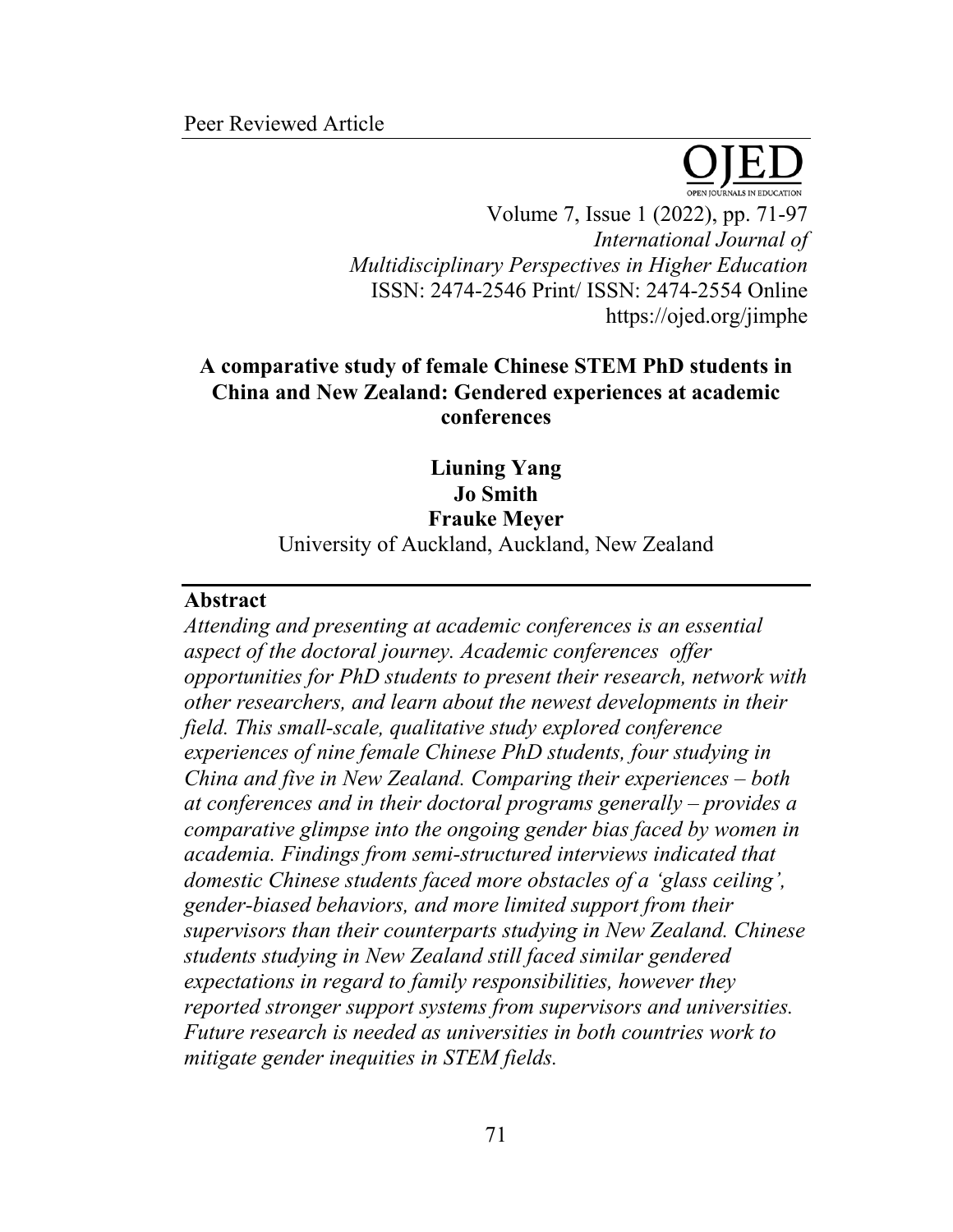**Keywords:** Higher education; gender bias; women in STEM; doctoral student experiences, qualitative research

Since the 1980s, doctoral education in China has experienced a rapid increase in student enrollment due to the nation's need for skilled researchers to boost social and economic development (Dai et al., 2021). In 2012, China reported a higher number of PhD graduates (53,011) than the United States (50,977) for the first time, making China "the largest incubator" of PhD students (Shen et al., 2018, p. 285). In addition, an increasing number of Chinese students pursued their PhD studies outside of China in universities with high global rankings, often with funding support from the Chinese government (Shen et al., 2018). A particular emphasis by the Chinese government is on growing doctoral expertise in Science, Technology, Engineering and Mathematics (STEM) fields because research in these areas is seen as strengthening the knowledge economy and increasing the country's global presence (Wei & Johnstone, 2019).

However, women continue to be under-represented and report gender-based inequity and marginalization as PhD students and researchers in STEM fields (Dai et al., 2021; Shen et al., 2018). According to a survey of Chinese PhD graduates in 2018, the malefemale ratio was 1.78:1 (Sohu News, 2018). Data from the New Zealand Tertiary Education Commission also reveal that fewer than a third of all students working towards a STEM-related tertiary qualification are women (Government Communications Security Bureau New Zealand, 2018). Thus, there is a strong underrepresentation of women in STEM fields in China and in New Zealand.

The metaphor of the 'leaky pipeline' has been used to describe the loss of female PhD students over the course of their academic careers (Dai et al., 2021; White, 2004). Specifically, females have a lower rate of degree attainment and a higher drop-out rate than their male counterparts, due in part to implicit biases in these fields (Booker, 2018), gender-based discrimination (Ampaw & Jaeger, 2011), and low psychological well-being (Schwanke, 2013). In addition to marginalization in academia, female PhD students also report barriers related to childcare responsibilities (Case & Richley, 2014; Cidlinská, 2018), and having more complex life situations than male PhD students (e.g., undertaking domestic chores, managing social ties) (Hill & McGregor, 2006).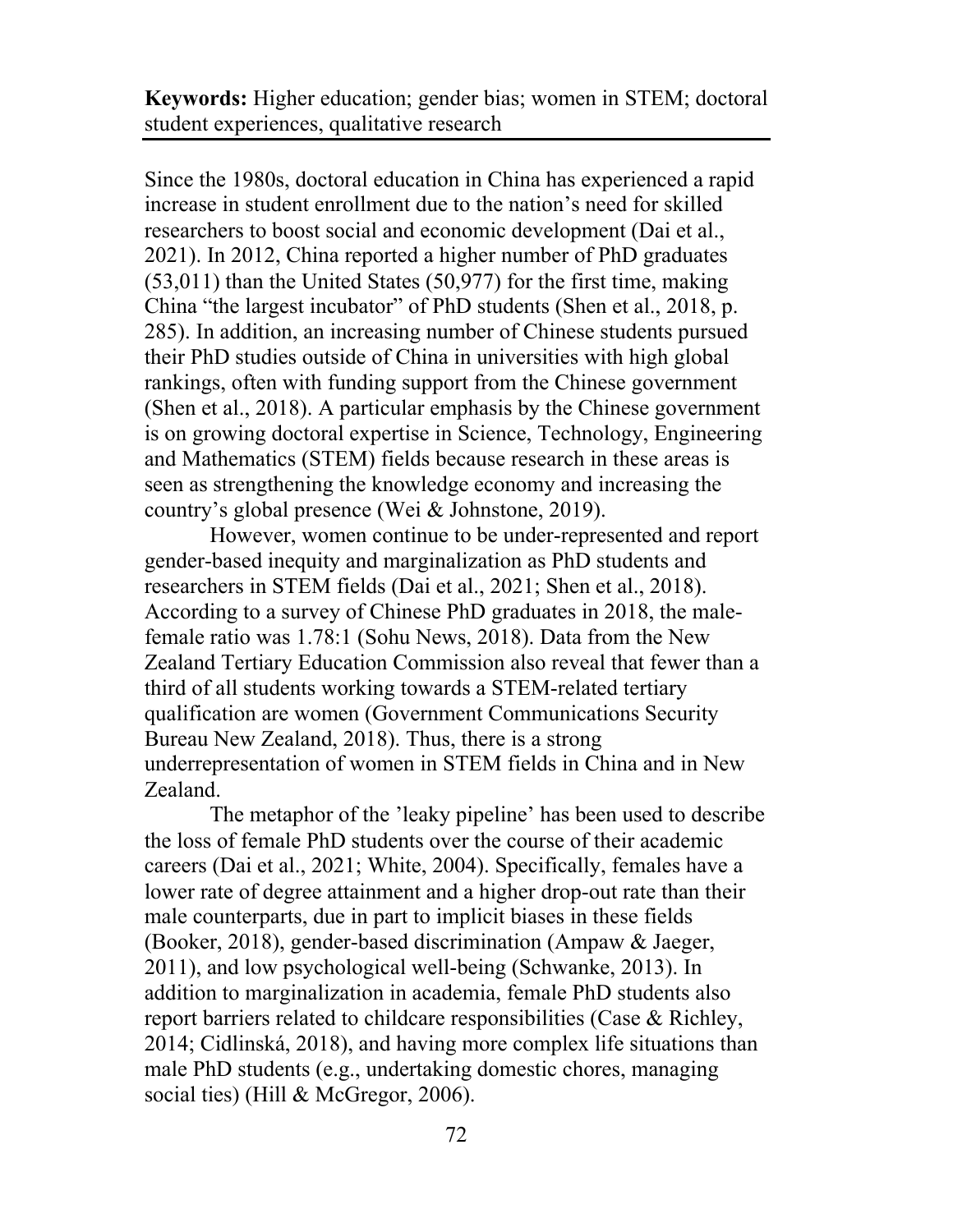Attending academic conferences is seen as a gateway into postdoctoral fellowships, academic positions, and industry-related professions. Academic conferences offer PhD students opportunities to both present their research and network with experts in their field. Moreover, for female PhD students, attending academic conferences can provide positive role models, support and encouragement from women in senior academic positions (Cidlinská, 2019). Despite the importance of academic conferences, much of the prior research on female PhD students' experiences at academic conference has identified conferences as gendered spaces that present numerous challenges, including funding difficulties (Mwenda, 2010), pressure from male-dominant conference environments, a lack of female role models or peers, and family responsibilities (De Welde & Laursen, 2011). Urry (2005) notes that "the slow drumbeat of being underappreciated, feeling uncomfortable, and encountering roadblocks along the path to success" (p. 6) becomes internalized, eroding self-confidence and reinforcing to women that they do not belong in science.

China and New Zealand both have extensive education resources in the Asia-Pacific region. In the 2020 QS World University Rankings, seven of New Zealand's universities were in the top 100 in at least one subject. Tertiary education programs in New Zealand include research-intensive universities that operate separately from polytechnic vocational universities and institutes (New Zealand Government, 2021). As noted, doctoral education in China has experienced rapid development since the 1980s and now has one of the largest doctoral education systems worldwide.

Although New Zealand and China both offer research-based postgraduate education, their doctoral education structures are different (Yang, 2012). China employs a PhD model that combines coursework and research while the PhD in New Zealand universities consists solely of independent research. In addition, cultural differences in the two countries should not be overlooked: the Confucian tradition in China emphasizes the role of women to be mothers and looking after a household. It thus restricts women's engagement in the academic field and is at odds with an academic science identity (Rhoads & Gu, 2012). On the other hand, New Zealand's more open and diverse society and comparatively higher protection of women's rights may have an impact on women's engagement in academia. As a part of a larger study of female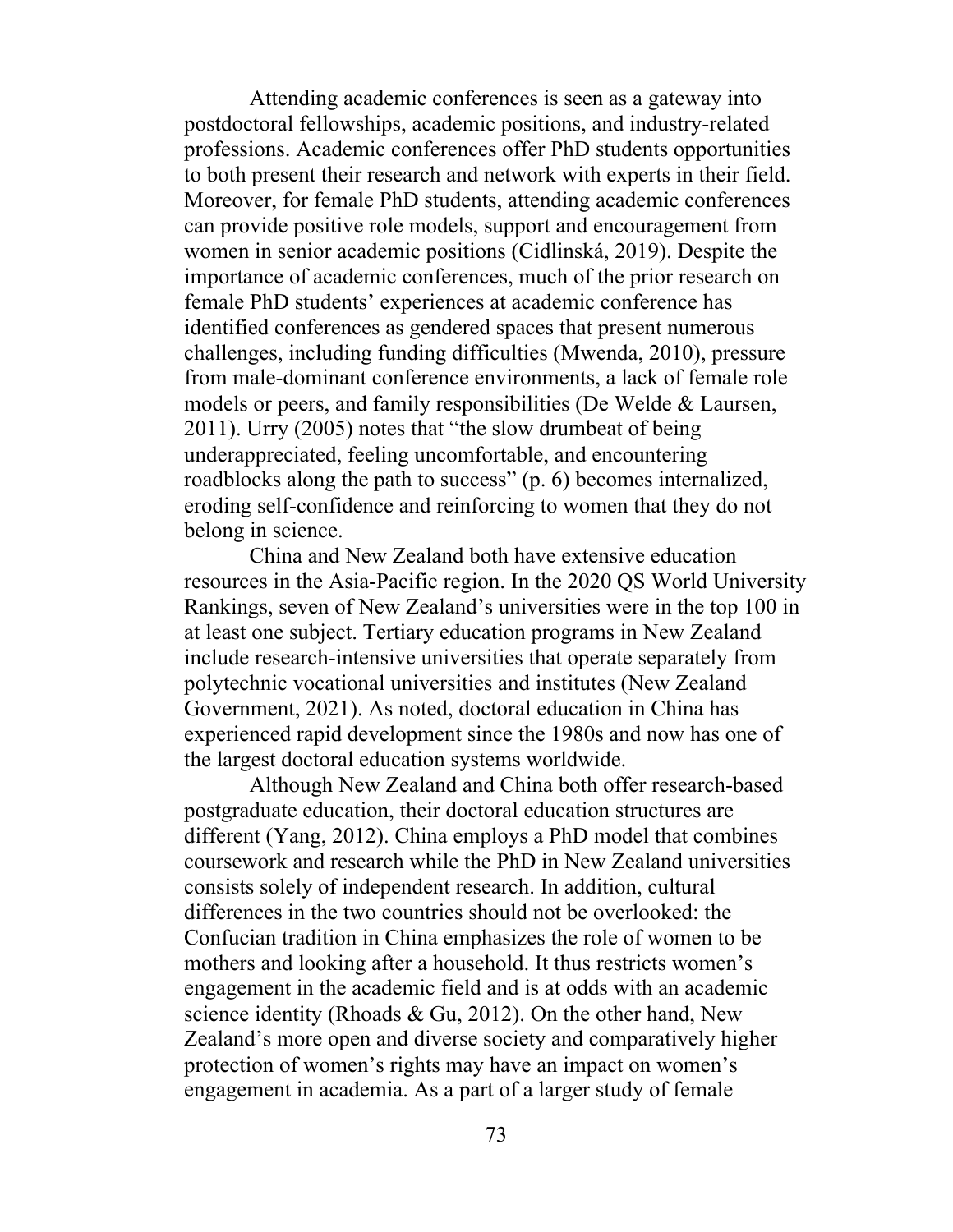doctoral students' experience in New Zealand, and with these different cultural contexts in mind, we compare the experiences of female Chinese PhD students studying within and outside of China to determine whether their experiences differ. Such a comparison may provide insights into the persistent gender inequities in the STEM fields. As such, the current comparative study draws on interview data from female Chinese PhD students in STEM fields in a domestic Chinese university and a New Zealand university. We look at the experience of their doctoral study broadly, and then focus more closely on their academic conference experiences.

## **Literature Review**

This section first reviews the literature on women's tertiary participation in STEM fields, followed by a review of literature specifically in relation to their conference experiences. Finally, the theoretical framework for this study which draws on theories of gender and science identity is presented.

## **Women in STEM Fields**

Women's persistent underrepresentation in STEM disciplines at the tertiary level is well documented (Ampaw & Jaeger, 2011; Booker, 2018; Schwanke, 2013). Although the gender gap is closing in some specific fields (e.g., biological science) and in some countries (Evers & Sieverding, 2015), gender bias persists (Booker, 2018; Ampaw & Jaeger, 2011; Lubienski, 2017). Booker (2018) defines the implicit biases in these career fields as a "glass ceiling" (p. 6), as women's chances of getting hired, promoted, or tenured in academia are limited by invisible barriers related to their gender. Lubienski's (2017) survey of doctoral graduates from a top-ranking university found that males submitted and published more articles than women across many fields, especially in natural science, bioscience, and engineering subjects, due to barriers including gendered differences in faculty support and assistantships. In addition, Schwanke (2013) and Seifiert and Umbach (2008) found that lower income expectancy for female than male researchers was an important deterrent from working in STEM fields.

In addition to factors within academia, Mandleco (2010) found that non-academic related issues also contribute to gender bias and female students' doctoral journeys. The influence of female doctoral students' family responsibility is widely discussed in the literature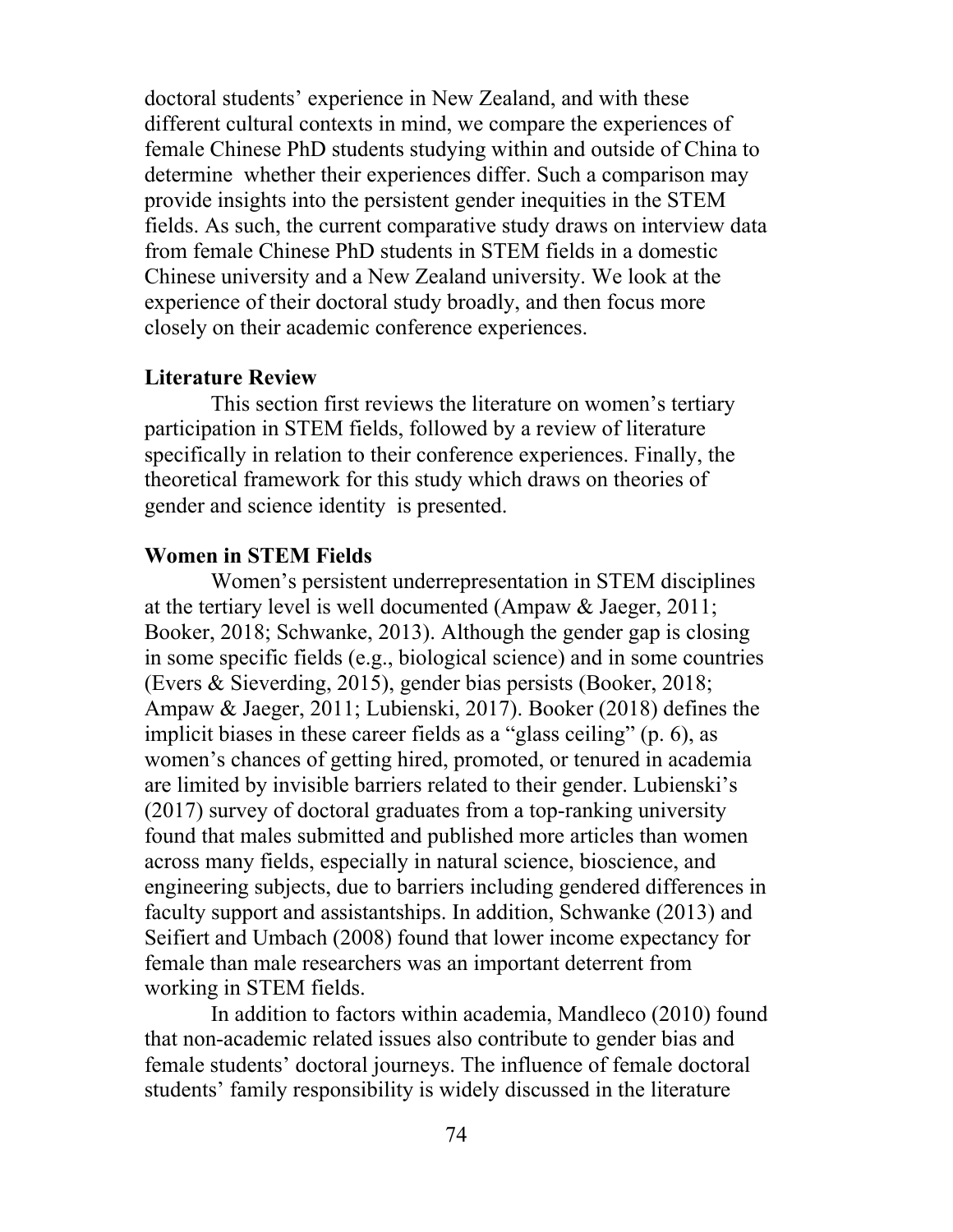(see, for example, Brown & Watson, 2010; Case & Richley, 2014; Cidlinská, 2019). Brown and Watson (2010) reported that female PhD students needed to consider demands at home when planning their studies, more so than male students. Carter et al. (2013) found that a PhD degree competes with other family goals such as marriage and having children.

In the Chinese context, research has found that non-academic related issues play a significant role in women's decision to pursue a PhD in a STEM field (Dai et al., 2021; Shen et al., 2018). The Chinese Confucian tradition emphasizes women's role as xiangfujiaozi ('相夫教子') (He, 1994), meaning women are supposed to stay at home to support their husbands by doing housework and educating children. Women rarely got educated in ancient China because the Confucian tradition believed that "lack of talent in a woman is a virtue" (He, 1994, p. 88). This traditional belief persists in Chinese society. Rhoads and Gu (2012) noted that gender-based stereotypes are quite prevalent among faculty at some universities in China. Although Dai et al. (2021) claimed that China's opening and globalization has begun to reshape the Confucian tradition, they could not conclude that gender biases have eased.

## **Significance of Academic Conferences**

Eden (2016) noted that academic conferences reflect the structural contradictions in academia because they "constitute a space for solidarity and hierarchy" (p. 409). Despite this duality, attending academic conferences, both presenting research and attending networking events, is viewed as a critical component of the doctoral journey (Chapman et al., 2009; Cidlinská, 2018). Conference attendance acts as a direct factor influencing recruitment into postdoctoral positions and academic promotion (Sabharwal et al., 2020), creates a community of practice for knowledge development (Chapman et al., 2009), and provides networking opportunities (Brown & Watson, 2010).

In addition to practical aspects of career advancement and networking, Chapman et al. (2009) found that disciplinary understanding is heightened while participating in the socio-cultural practices of academic conferences. In addition, Cidlinská's (2019) study female PhD students in Czech illustrated that high-achieving women at conferences (e.g., female keynote speakers) provided a positive role model to encourage female PhD students to become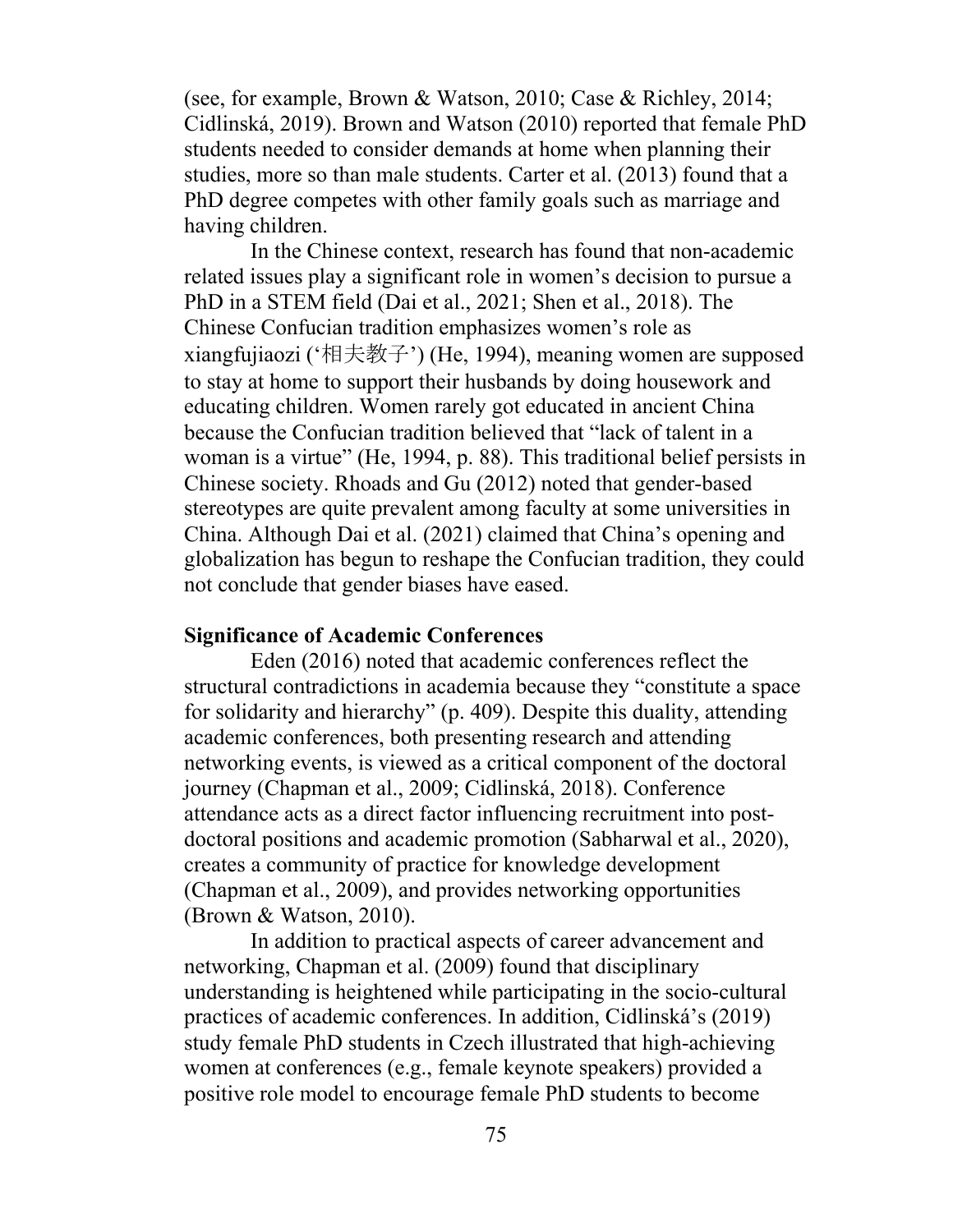successful in academia. For doctoral students, attending conferences can be a deciding factor for pursuing an academic career.

The role of networking opportunities at academic conferences has also received attention in the research literature (Brown & Watson, 2010; Chapman et al., 2009; Dai et al., 2021). Whether formal or informal events, networking can allow PhD students to access senior scholars whose work has shaped their own studies (Chapman et al., 2009) or provide access to researchers who share the same research interest for future collaboration (Brown & Watson, 2010). Networking at conferences provides opportunities for PhD students to become socialized into the research field beyond their own institution.

## **Identification of the Research Gap**

In summary, being a doctoral student is the first step to starting an academic career and a space in which they develop their researcher identity. However, most of the research on gender bias in academia has focused on early career researchers with little or not attention paid to the impacts of such gender bias onPhD students. Moreover, although several prior studies have examined gender bias in STEM fields, little research has been conducted regarding female PhD students' conference experiences. Academic conferences play an essential role in academia and are closely linked to PhD students' entry into academic fields. Investigating the conference experiences of female PhD students begins to address the research gap about gender bias persisting in female STEM students' doctoral education and may point towards strategies to address bias and increase women's retention in STEM careers.

In addition, there is a lack of research on the conference experiences of female Chinese students. Female Chinese PhD students may be influenced by factors that differ from those experienced by their western counterparts. For example, the Confucian traditions that Chinese society adheres to puts a strong focus on marriage and family. Given the growing number of postgraduate students from China, it is important to further our understanding of the differential impacts of gender on these students' academic conference experiences. Thus, the current study aimed to investigate the motivation and experiences of female Chinese PhD students studying in China and New Zealand with a specific focus on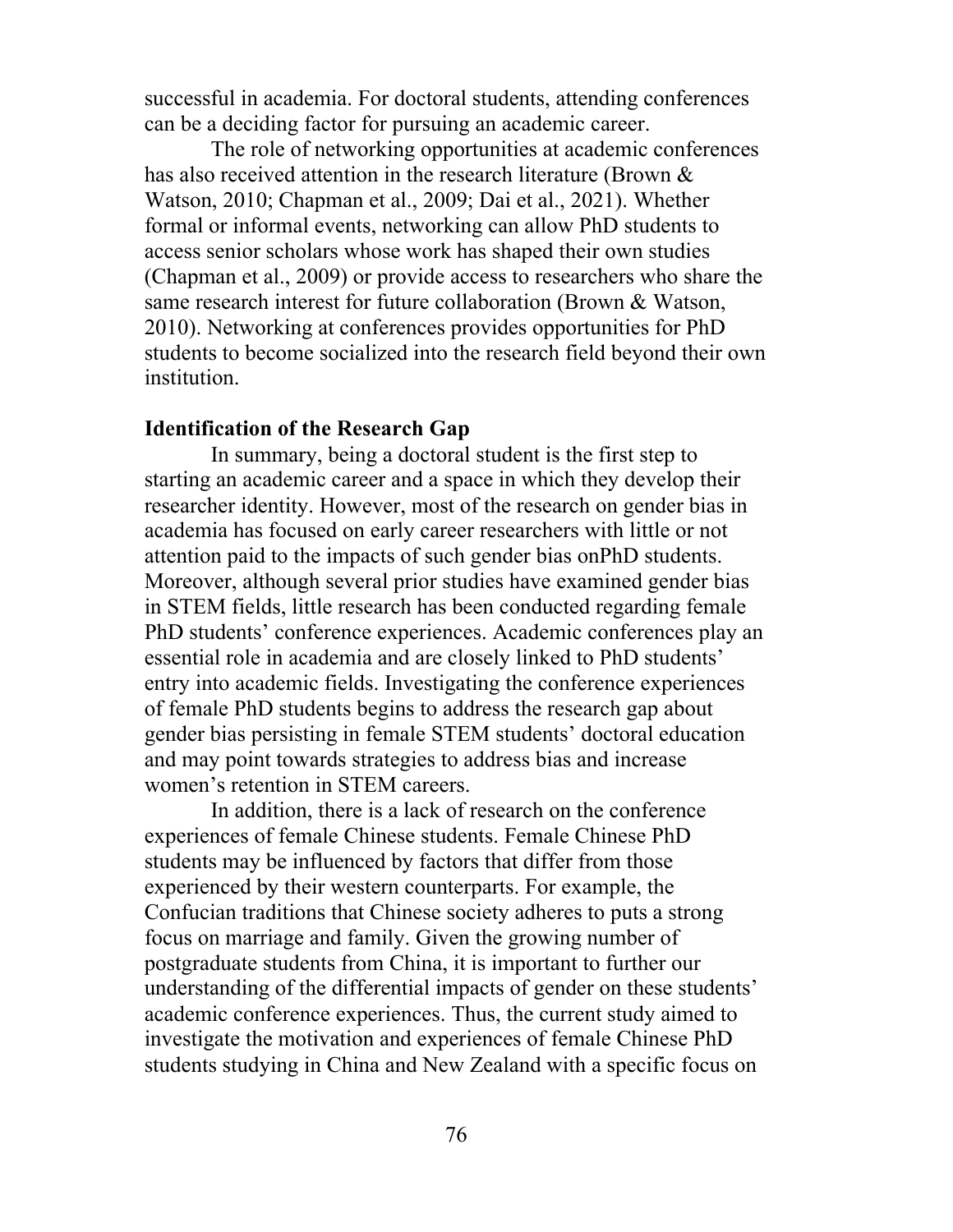conference experiences. The research questions guiding this study were:

- 1. What is the motivation of female Chinese students to pursue doctoral studies in STEM fields?
- 2. What are the gendered experiences of female Chinese PhD students in STEM-related PhD programs in China and in New Zealand?
- 3. What are female Chinese PhD students' experiences attending and/or presenting at conference?
- 4. How does science identity development differ between female Chinese PhD students studying in China and in New Zealand?

## **Study Framework**

In this study, we focus on female doctoral students' conference experiences using gender and science identity conceptual lenses. We identify gender as a socially constructed concept that is pervasive, largely unconsciously applied, and embedded in structures, practices, and discourses. As such, gender is embedded in academic environments such as conference spaces and the interactions within them.

Gendered actions and interactions are based on societal views and perceptions around what constitutes femininity and masculinity (Lorber & Farrell, 1991). The conceptions of gender and the actions that confirm and sustain them influence and interact with one's identity (Barton & Osborne, 2001; Ridgeway & Kricheli-Katz, 2013). Furthermore, common gendered perceptions or stereotypes exist around science. These perceptions reiterate the notion of 'cultural fit' (the perception that 'science is for men') and 'ability' (the perception that 'men have more ability') that are pervasive in both subtle and overt ways in verbal and behavioral interactions. Within the academic environment, students learn and internalize normative behaviors, such as the accepted practices, behavior, and styles of communication, as they become part of a community of scientists through the process of socialization, for example, at conferences. Hence, we examine female doctoral students' experiences of participating in and presenting at conferences in typically male-dominated STEM fields.

Further, we draw on Carlone and Johnson's (2007) model of science identity development which stresses that identity development requires interactions with others and includes three interrelated and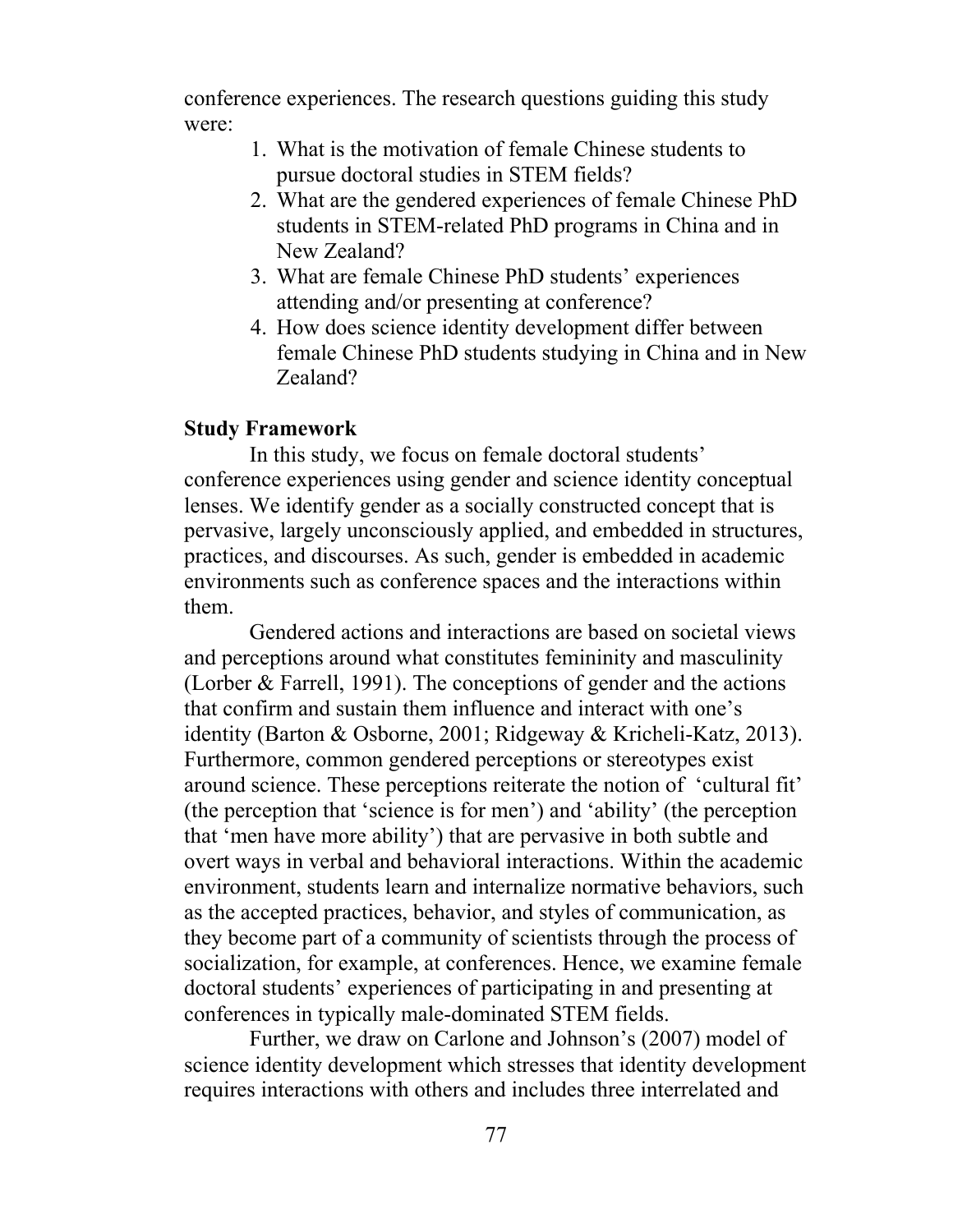overlapping dimensions: competence, performance, and recognition. Competence presents one's level of knowledge and understanding of science content and is often less overt or visible than the performance dimension. Performance entails the social performances of relevant scientific practices (e.g., ways of communication, use of tools or procedures). Recognition refers to the recognition of oneself and by meaningful others as a 'science person'.

## **Figure 1**

*Carlone and Johnson's (2007) Model of Science Identity Development*



According to the reviewed literature, attending academic conferences shows a potential connection with the formation of science identity. The formation of science identity is influenced by the cultural background of female PhD students and the locations they are studying in, which may emphasize different values in relation to gender identity. A strong science identity may support female PhD students' motivation to pursue a science career, and thus increase their retention in doctoral study (Carlone & Johnson, 2007). This science identity model will be used in the discussion of findings of this study.

# **Methodology**

Through collecting rich narratives, this study explores the detailed descriptions of female PhD students' experiences of doctoral education in STEM fields, with an emphasis on their experiences of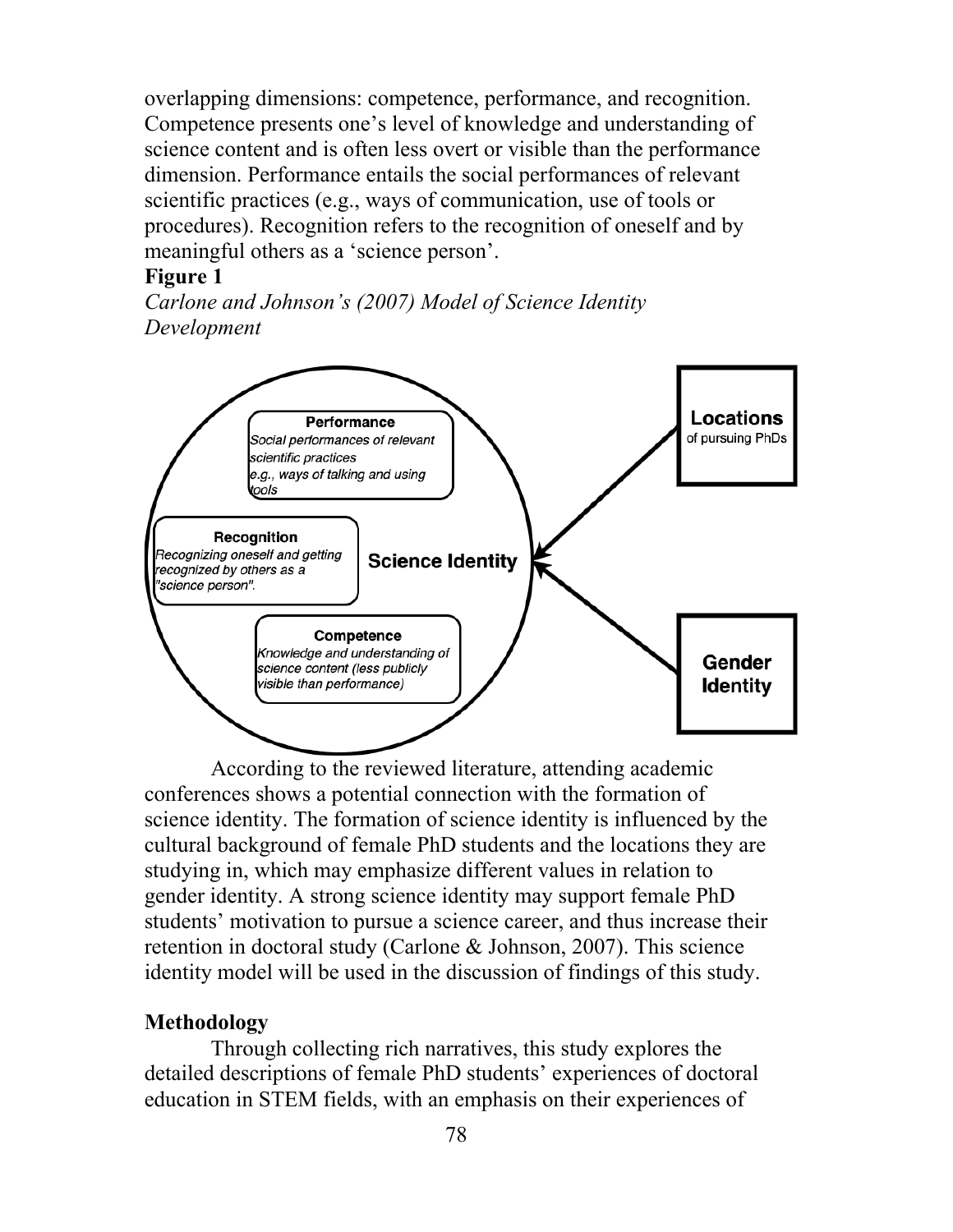attending academic conferences.An interpretive approach was selected as an for uncovering participants' perceptions of their doctoral journey, conference experiences, perceived support from supervisors and the university, and apparent gender biases.

## **Participants**

Participants were from a university in China (UC) and a university in New Zealand (UNZ). Participants were recruited through snowball sampling in the UC through the social networks of one of the members of the research team. Participants in UNZ were recruited by sending invitations to the doctoral students' directory.

We selected UC and UNZ as research sites because they share several similarities and thus enable comparison of contextual factors of interest (Creswell, 2014). UC and UNZ are both research-based, top universities in their nations. They are both large universities, each serving around 40,000 students.

Four female PhD students from UC and five from UNZ were recruited. Most of the participants were between 25-35 years old, in their second, third, or final year of their doctoral journey, and they were pursuing their doctoral studies in a range of STEM disciplines. See Table 1 for an overview of participants' demographic information. Pseudonyms are used for the participants to preserve their confidentiality.

#### **Table 1**

| <b>Pseudony</b><br>m | Age | Uni             | Major                | Year<br>in PhD | <b>Marital</b><br>status |
|----------------------|-----|-----------------|----------------------|----------------|--------------------------|
| Linda                | 28  | UN<br>Z         | Computer<br>Science  | $\overline{2}$ | Single                   |
| Winnie               | 27  | UN<br>Z         | Chemical<br>Sciences | 3              | Single                   |
| Alysa                | 26  | UN<br>Z         | <b>Bioscience</b>    | 3              | Single                   |
| Grace                | 34  | UN<br>Z         | <b>Bioscience</b>    | $\overline{4}$ | Married                  |
| Ming                 | 25  | UN<br>Z         | Environment          | 1              | Single                   |
| Bonnie               | 25  | <b>UC</b>       | Chemistry            | $\overline{2}$ | Single                   |
| Tina                 | 27  | <b>UC</b>       | Chemistry            | 3              | Single                   |
| Lily                 | 27  | $\overline{UC}$ | <b>Bioscience</b>    | $\overline{2}$ | Single                   |

*Study Participants' Demographics*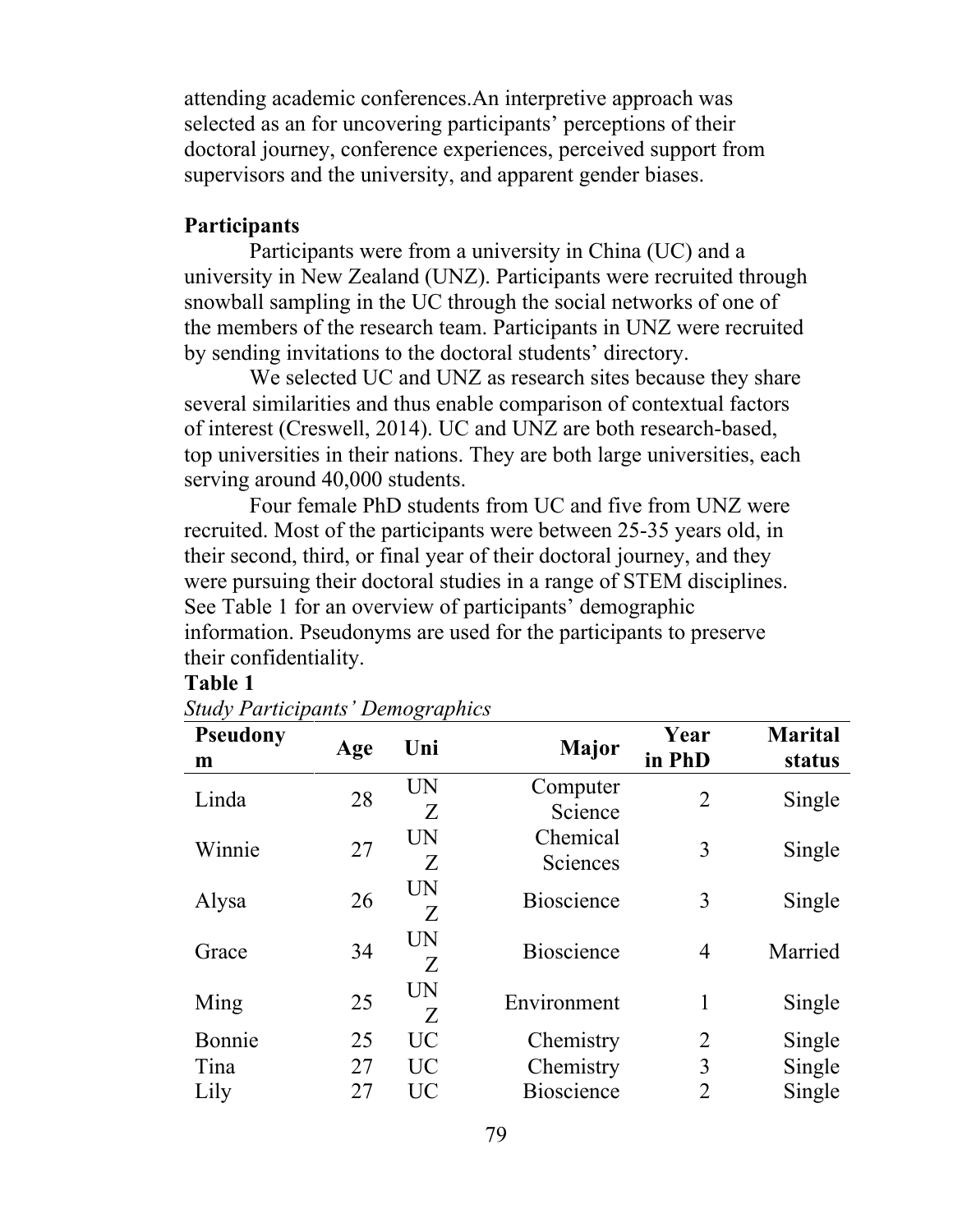#### **Interviews**

The research team developed the interview protocol based on a review of prior research and validated the questions through expert advice (Dillman et al., 2009) from a STEM professor with twenty years' experience mentoring female doctoral students. Furthermore, the research team reviewed the recording of the first interview to make final modifications to the interview protocol (Willis, 2005). The interview protocol consists of four main topics: students' doctoral study, conference attendance, experiences presenting at conferences, and perceived support (see Appendix 1 for the interview protocol). The interviews were semi-structured to cover all areas of interest while allowing for follow-up questions by the researcher.

Interviews were conducted in Chinese by the first author to allow participants to express their opinions without language barriers. The interviews lasted around 40 minutes and were conducted via zoom or face-to-face. Interviews were transcribed by the first author and translated into English for analysis.

#### **Data Analysis**

A thematic analysis of the interview transcripts was conducted (Braun & Clarke, 2006). Using a mix of deductive and inductive approaches, the research team created an initial list of eight codes based on the interview topics (see Figure 2) (Miles et al., 2013). Two research team members conducted a pilot test of the broad code list in which they both coded three of the transcripts and discussed any discrepancies in coding to ensure inter-rater agreement (Armstrong et al., 1997). A second coding iteration collapsed the broad codes into four overarching themes to answer the research questions; double coding enabled excerpts from the first iteration to contribute to multiple themes. For example, a participant's description of their conference participation could be captured as a negative conference experience as well as an example of their perception of a glass ceiling. Considering that the focus of this study was conference experiences, the theme identified in this example included three sub-themes: conference participation, academic support, and supervisor- student relationships.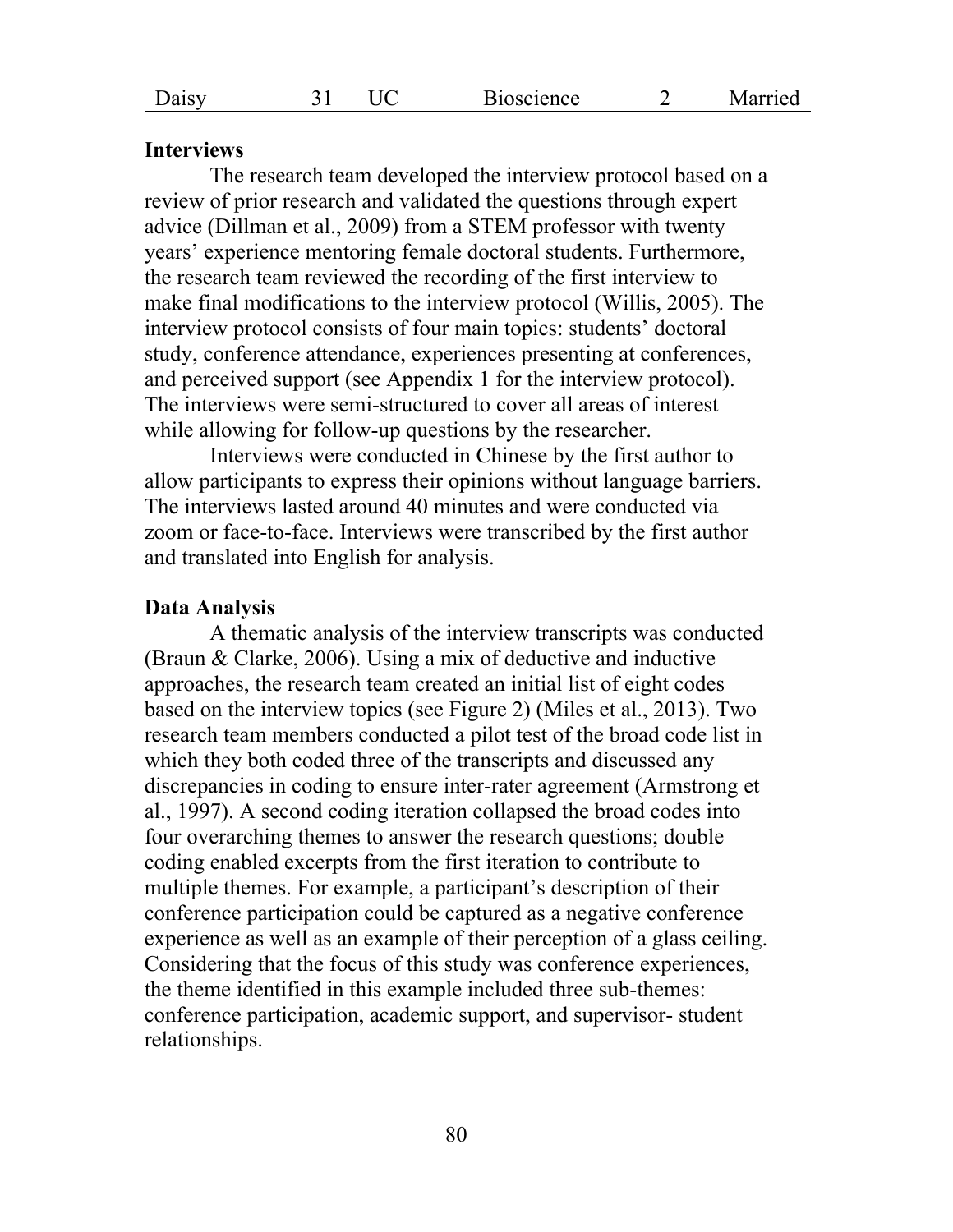

#### **Findings**

The interviews yielded four main themes in regard to female Chinese PhD students' doctoral study and conference participation: their motivation to pursue a PhD, a perceived pressure of age, experiences of facing a glass ceiling, and conference experiences broadly. Within these themes, we highlight differences and similarities among participants studying in China and in New Zealand. We also consider the potential impact of participants' experiences on their science identity development.

### **Driven by Career Goals**

For female Chinese PhD students both in China and New Zealand, their decisions to pursue a PhD were mostly driven by their aspirations for a career in academia or related industries. All the participants felt that obtaining a PhD was compulsory as an "entry ticket" for a career in academia:

> *To be honest, the motivation for my PhD study is to find a job. Graduates in the major I study (chemistry) face extreme competition in the job market. There are few suitable jobs for bachelor's and master's degree holders. (Bonnie, China).*

While the motivation to earn a PhD as a career step was common in both settings, a highly competitive job market was emphasized more by participants studying in China, where PhD degree holders compete for entry-level positions in STEM industries and universities. This phenomenon is termed "involution" in the Chinese setting (Pang & Li, 2010, p. 24), referring to the process of incessant competition from which no one benefits. Participants' reports indicated that Chinese graduates faced much more intense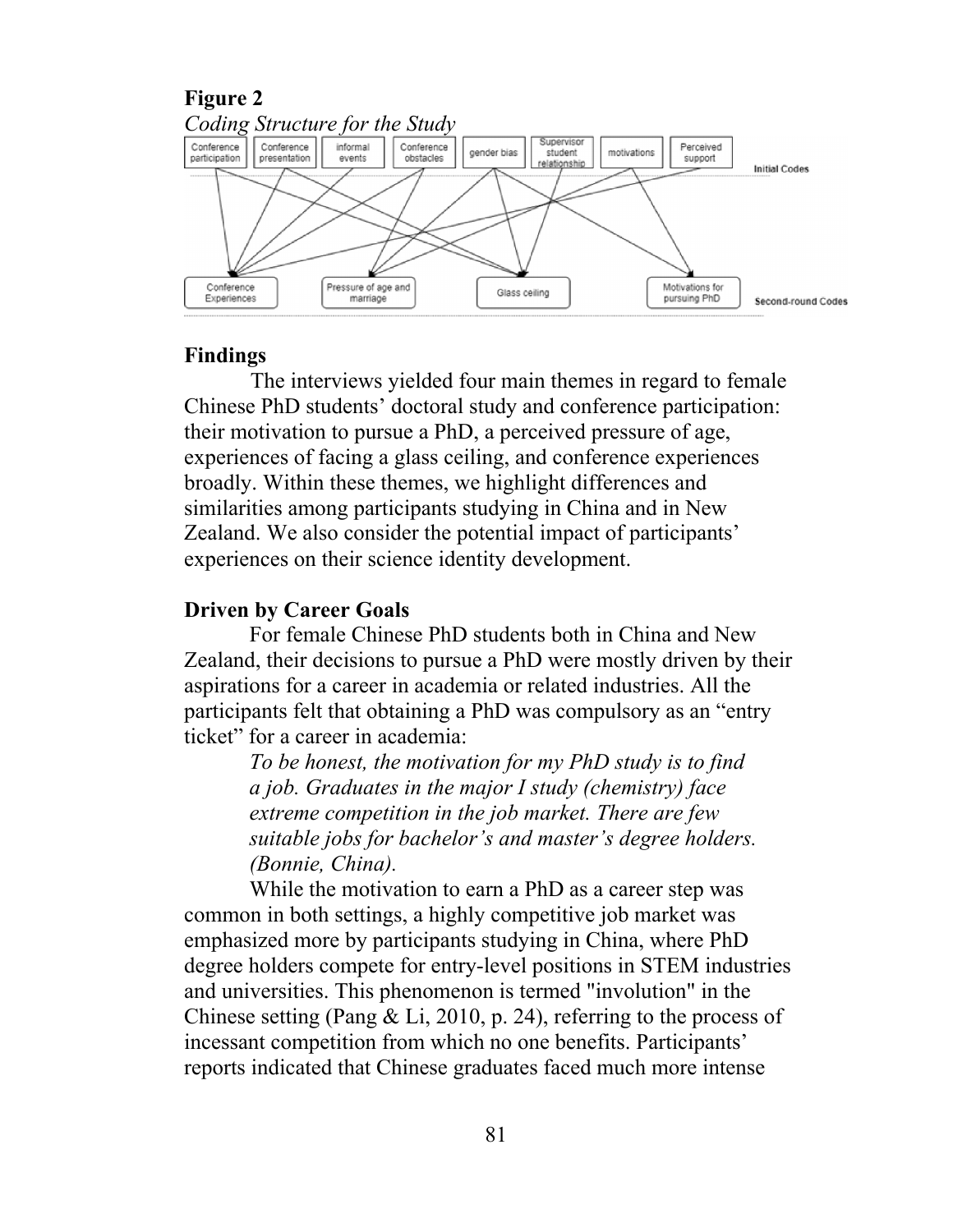competition in the job market in China than in other countries, including New Zealand.

> *Everyone in this research field has good publications, and the job vacancies in universities are always limited. The key reason [to pursue a PhD] was that I thought there were limited positions in the industry that fit our training or specialty, as a result we must compete to find a job in academia (Bonnie, China).*

*If I wanted to work in higher education, I would have to have study experiences in top-ranking universities abroad. Local PhD students are always disadvantaged (Lily, China).* 

Lily noted that local doctoral graduates were disadvantaged because Chinese universities prefer overseas experience and connections when employing academic staff. Alternatively, female Chinese students in New Zealand seemed to feel more confident than their local Chinese counterparts about securing a position after completing their degree. For example, Winnie said, "I think I will go back to China. I have choices, both teaching in universities and working for the government or enterprises" (Winnie, NZ).

Compared with Brown and Watson's (2010) findings that female doctoral students complete doctoral degrees to fulfill their pragmatic (career-focused), emotional and psychological needs, female Chinese PhD students in the current study were motivated foremost by their career goals as they felt they needed a PhD to be able to compete in the job market. Only one of the students noted a competence goal in regard to pursuing a PhD. Thus, we saw little mention of developing a science identity when the participants discussed their motivation to earn a PhD.

### **Pressure of Age and Marriage**

Although the motivation to earn a PhD for career advancement is not specific to women, our study participants reported pressure to earn their degrees before a certain age.

> *Some Chinese universities … only employ PhD graduates under 35 years old (Ming, NZ).*

Additionally, nearly all of the study participants reported pressure to get married and have children. They explained further that this pressure originated from both the Chinese society generally and from within their own families specifically.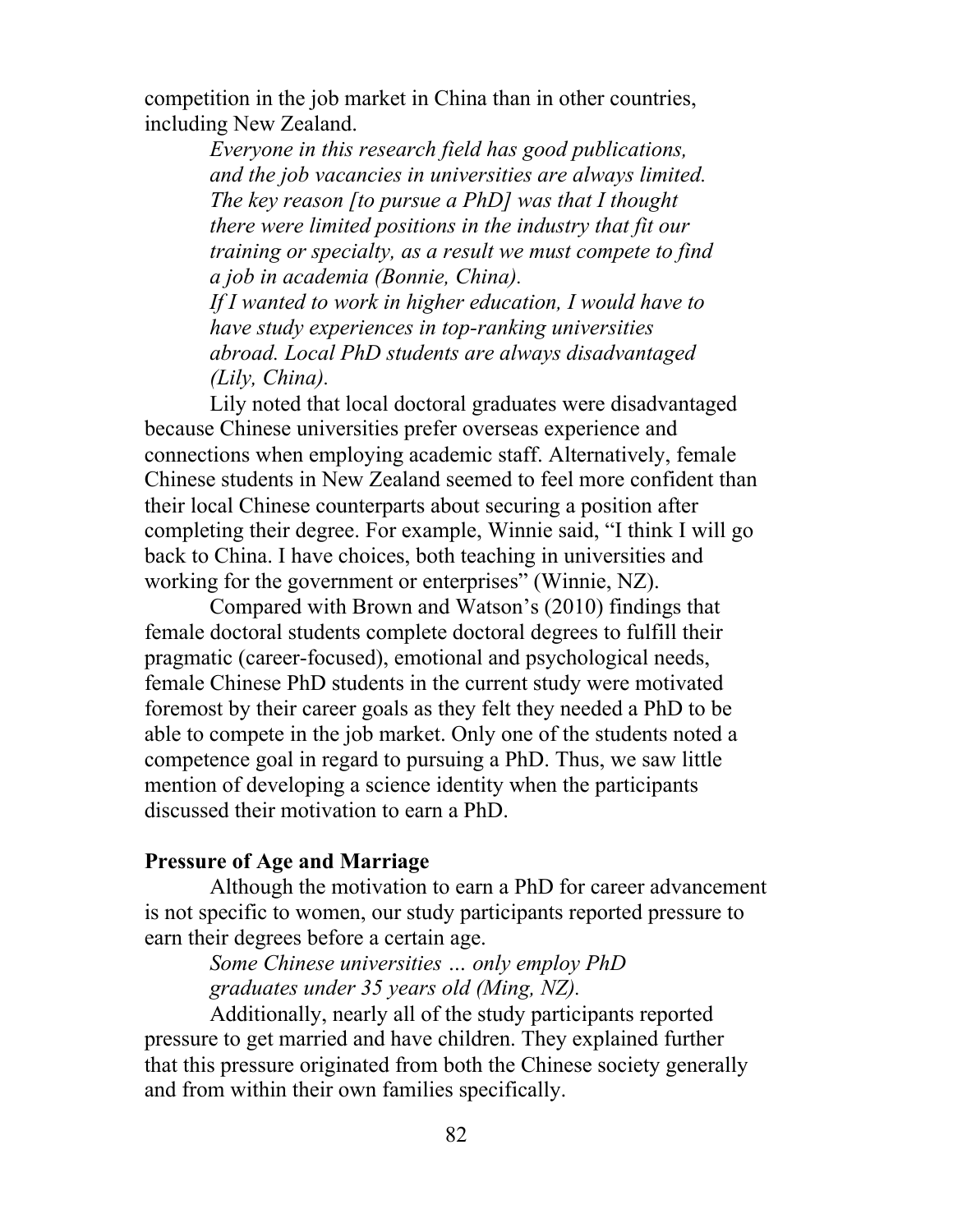*My parents could not understand why I put all my effort into getting a PhD, as the Chinese society has a big stereotype [against] women with PhDs. Women are expected to focus more on marriage and family (Alysa, NZ).*

Participants' comments echo Dai et al.'s (2021) argument that the traditional Confucian belief in "confining women's work to the domestic sphere" (p. 1352) tacitly restricts women from putting effort into academic careers. Although some of the female Chinese PhD students in this study noted that family responsibilities should be shared by males and females, they reported that the reality is that women are expected to balance their professional goals with family responsibility more so than male PhD students.

> *It may be more stressful for female PhDs to balance their study and family issues…especially when you are over 25 years old, pressure from parents and relatives will automatically come (Ming, NZ).*

Participants felt the pressure to get married relatively young and were worried that their choice to spend three to four years pursuing a PhD could jeopardize their chances of finding a suitable partner. Additionally, participants noted that Chinese parents generally see marriage, rather than a career, as a pathway for social mobility for their daughters, putting more emphasis on their daughter's marriage than academic success. As Lily put it:

> *As a female, I think that my parents focused more on success in marriage rather than obtaining a PhD. My family is concerned whether getting a PhD degree will prevent me from getting married and having a child. But my male colleagues in the lab do not have the same concern about marriage as I do because their parents seem less concerned about marriage (Lily, China).*

This is consistent with findings from Carter et al.'s (2013) New Zealand study that found out that female PhD students experience more societal pressure and make more concessions than male PhD students in their choices of university, effort in study, conference attendance, and employment after graduation.

In addition, although Dai et al. (2010) argued that China's modernization and globalization has brought feminist perspectives to China, resulting in less overt pressure to priorities having a family over a career, our study participants felt that this pressure is less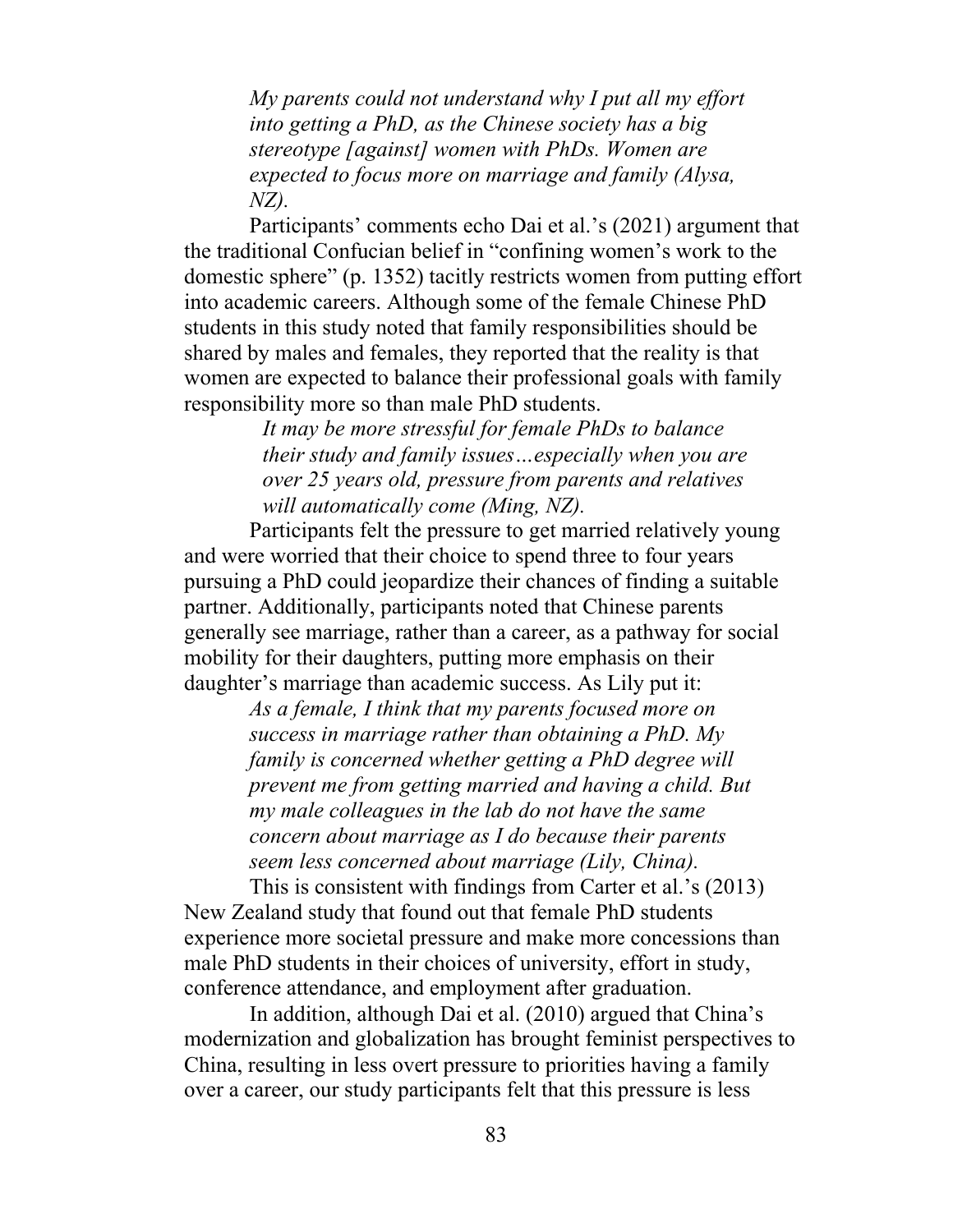visible but not less real. The "pressure of age" was noted across the sample for female Chinese students pursuing their PhD in China and in New Zealand. Female Chinese students studying in New Zealand did not seem to escape the gendered expectations of Chinese society and their own families.

This pressure likely impacted on their development of a strong science identity as they felt that their families and society valued a different identity more strongly – that of a wife and mother.

## **Glass Ceiling**

Our sample of PhD students in both China and New Zealand reported that in their experiences, especially in bioscience fields, the gender gap between PhD students seemed to be reducing. However, participants reported that even with a more equal gender distribution, they were acutely aware of a "glass ceiling" that restricts female students from success in STEM research fields (Booker, 2018, p. 6). This finding aligns with Schwanke's (2013) finding that female Canadian early career researchers' low psychological well-being comes from family pressure and societal expectations on top of the differential pressures of academia encountered by female researchers.

All four participants studying in China reported differential behaviors towards them as female PhD students. For example, they noted that supervisors had lower expectations of their work, seemed to prefer to take on male PhD students, or did not believe female researchers needed a PhD.

> *My supervisor said, "It is already good enough for females to finish their master's study, you do not necessarily need a PhD." (Tina, China). My supervisor gives me fewer chances and more "tolerance of being less productive" than male students. He did not expect me to have good academic output initially, then he gave me fewer resources [than male colleagues], then being marginalized [from the overall research process], being untrusted [to undertake individual research] afterwards, and he would challenge me more when I eventually had an output. This is like a vicious circle that I could not break (Bonnie, China).*

These narratives mirror De Welde and Laursen's (2011) findings of female PhD students' exclusion from the 'old boys' club' of senior researchers in STEM fields. Instead of providing positive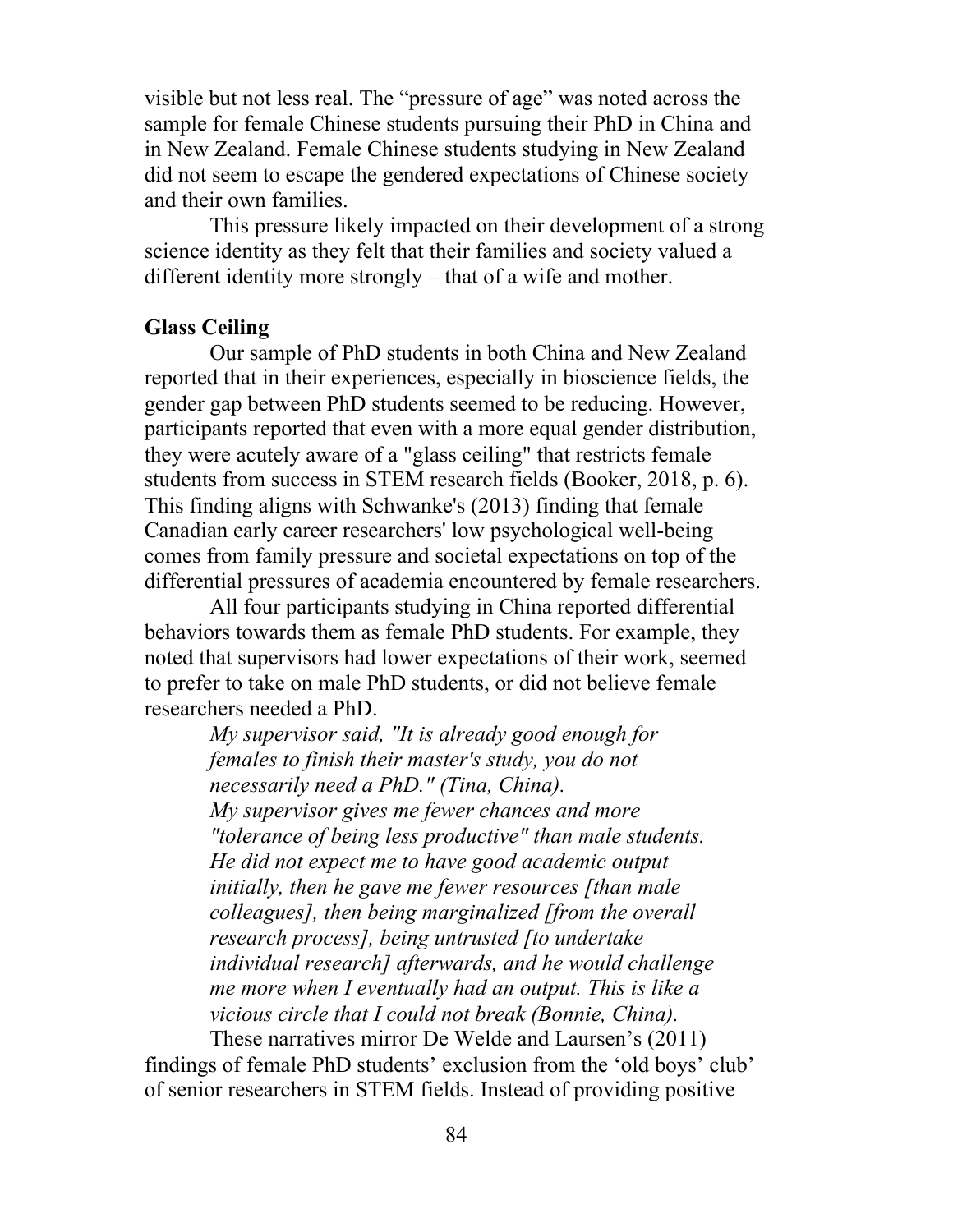role models and having high expectations on par with their male colleagues, supervisors' attitudes and actions weakened participants' confidence in their abilities to conduct rigorous academic research. As a result, female PhD students in our study felt it was harder to gain recognition for their abilities and negative evaluations of their competence impacted negatively on their development of a science identity. This contributed to the perception of a glass ceiling.

It is worth noting that, in this study, participants in China specifically reported that the resources distributed to female PhD students, including supervision time as well as conference and networking opportunities, are relatively limited compared to those of male students. These obstacles further served as barriers to female students' science identity development and represented a vicious cycle that inhibited female PhD students' ability to break the glass ceiling and enter careers in STEM fields.

Although study participants reported that these barriers were overt, they noted a culture of silence in which their experiences of gender bias are a 'little drama in their head' (Bonnie, China) that goes unspoken. As Bonnie stated:

> *I never tell [my supervisors] about this kind of feeling. I could feel [gender bias], but I could not tell them. I am afraid they think this is a 'storm in a teacup'; they do not even care about this! They are overwhelmingly focusing on their research (Bonnie, China).*

In contrast, Chinese female doctoral students studying in New Zealand reported better experiences compared to their counterparts in China. They described a gender-balanced, positive, and supportive community of researchers in their STEM fields. Thus, participants studying in New Zealand noted that competence and performance would be recognized and there were fewer barriers for female PhD students to succeed and develop a positive science identity. However, Winnie noted that it is not yet a post-gendered world:

> *It would be better if we do not over-focus on the word "female". If a woman has high achievement, like Chinese researcher Tu Youyou, the media or the public always report her as a "female" scientist. If an actual gender balance is achieved, we would not emphasize her female identity (Winnie, NZ).*

In comparing study participants' experiences of gender bias in their STEM programs, Chinese participants in New Zealand described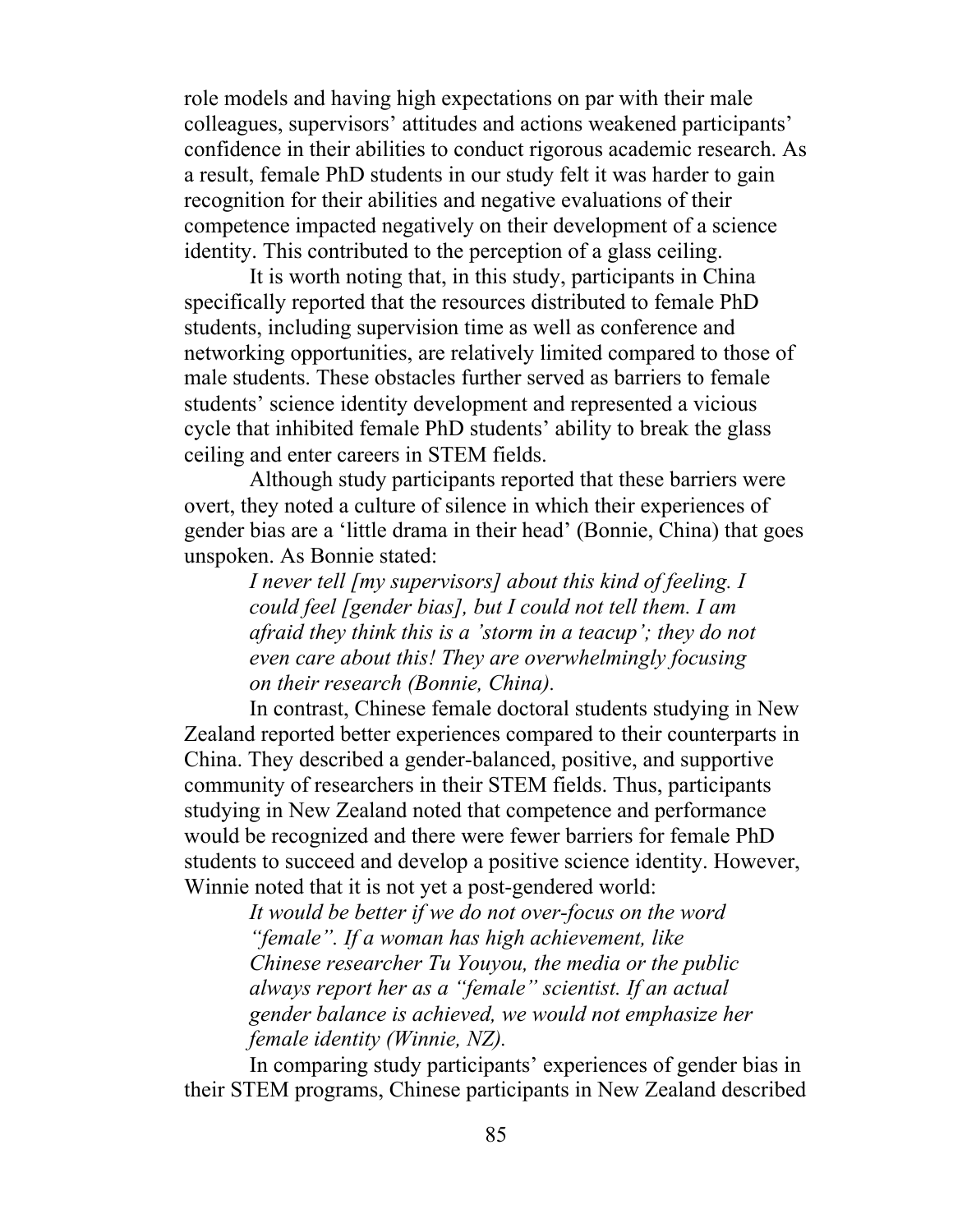the STEM research community in New Zealand as more inclusive and supportive, which helped to build a platform for both academic and emotional support for doctoral students to achieve and gain recognition, developing a science identity (Carlone & Johnson, 2007).

## **Conference Experiences**

In relation to conference experiences, study participants highlighted three aspects in which gender bias was apparent and that seemed to influence their science identity: conference participation, academic support, and supervisor-student relationship.

### *Conference Participation*

A noticeable gap exists in the opportunity to attend conferences between study participants in China and in New Zealand. While female Chinese PhD students in New Zealand had attended both national and international academic conferences in their research field, local female Chinese PhD students rarely went to conferences regardless of the stage in their PhD. Beyond attending conferences, four of the five Chinese PhD students in New Zealand had presented at least two individual papers at conferences. Even Ming, who had only been enrolled in her PhD study for a few months in New Zealand at the time of the interview, had already presented a poster session at a conference. In contrast, among participants studying at domestic Chinese universities, only Bonnie and Lily had attended conferences. The conferences were not international but domestic conferences, and they had not presented their research. Thus, the students in China had fewer opportunities to gain recognition for their work outside of their own place of study.

Participants' attitudes towards conference attendance also varied by the location of their PhD study. Female Chinese PhD students in New Zealand tended to see themselves as "presenters", whereas female Chinese PhD students studying in China tended to define themselves as "listeners" (Bonnie) or "learners" (Tina), signaling different science identities. Participants in New Zealand shared their positive experience of presenting at international conferences:

> *I felt confident with my content. I thought the presentation went quite well (Winnie, NZ). I even got an offer for a post-doctoral study in Hong Kong. There is a senior researcher who is very interested*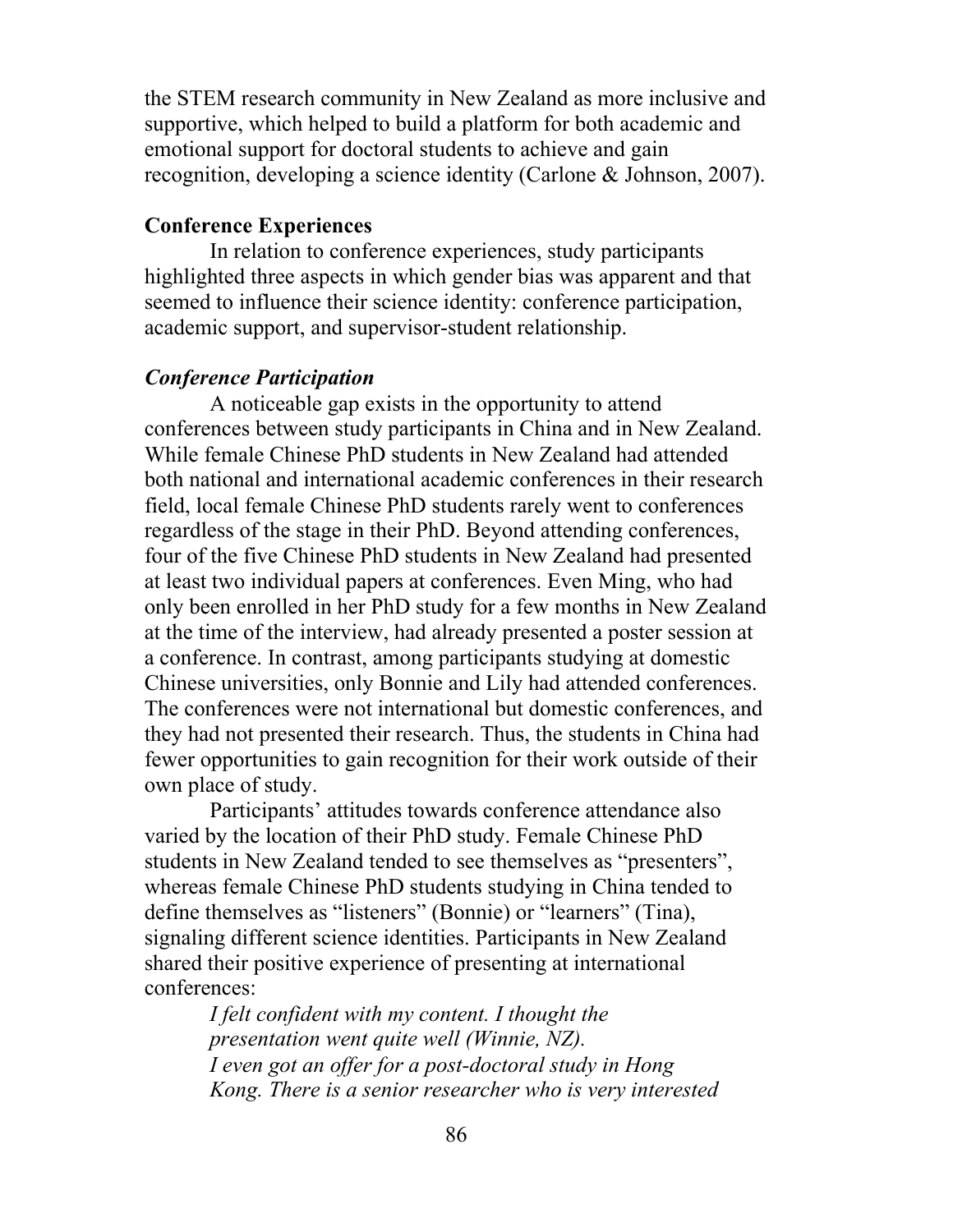*in my work. After the presentation, he found me and asked me if I would do a post-doc (Grace, NZ).*

Winnie's and Grace's narratives affirm the construction of their science identities by presenting their work (performance) and receiving positive feedback and job offers (recognition) acknowledging their skills and knowledge (competence).

In contrast, study participants in China felt that attending conferences was a passive process of receiving knowledge rather than an active process of networking and presenting. As Lily and Tina said:

> *My supervisor rarely took me to those kinds of formal academic events [e.g., conferences] before. In my experience, academic conferences mean more like a lecture with free food and drinks rather than a presentation (Tina, China).*

In one case, Bonnie even stated that she was more likely to be a volunteer at a national conference in her field than being a registered participant.

*As the conference was really advanced, we undertook some of the organizational work as volunteers. The rest of the people at that conference were mostly advanced researchers… with good articles; they interacted with each other. We were more likely to be Misses Etiquette or, simply an embarrassed "tool" of consuming free food and drinks (Bonnie, China).* 

Although for the female PhD students studying in China, attending conferences as part of science identity development (performance and recognition) seemed limited, the way they spoke about their experiences implied that even attending conferences as a volunteer helped them to develop the competence dimension of their science identity. These participants felt that their understanding of their research field increased by attending presentations. Nevertheless, the difference in conference experiences between Chinese domestic PhD students and those studying in New Zealand reflects a disparity of experiences and thus a disparity in their science identity development.

### *Academic Support*

Regardless of whether our study participants were studying in China or New Zealand, they shared a concern about their English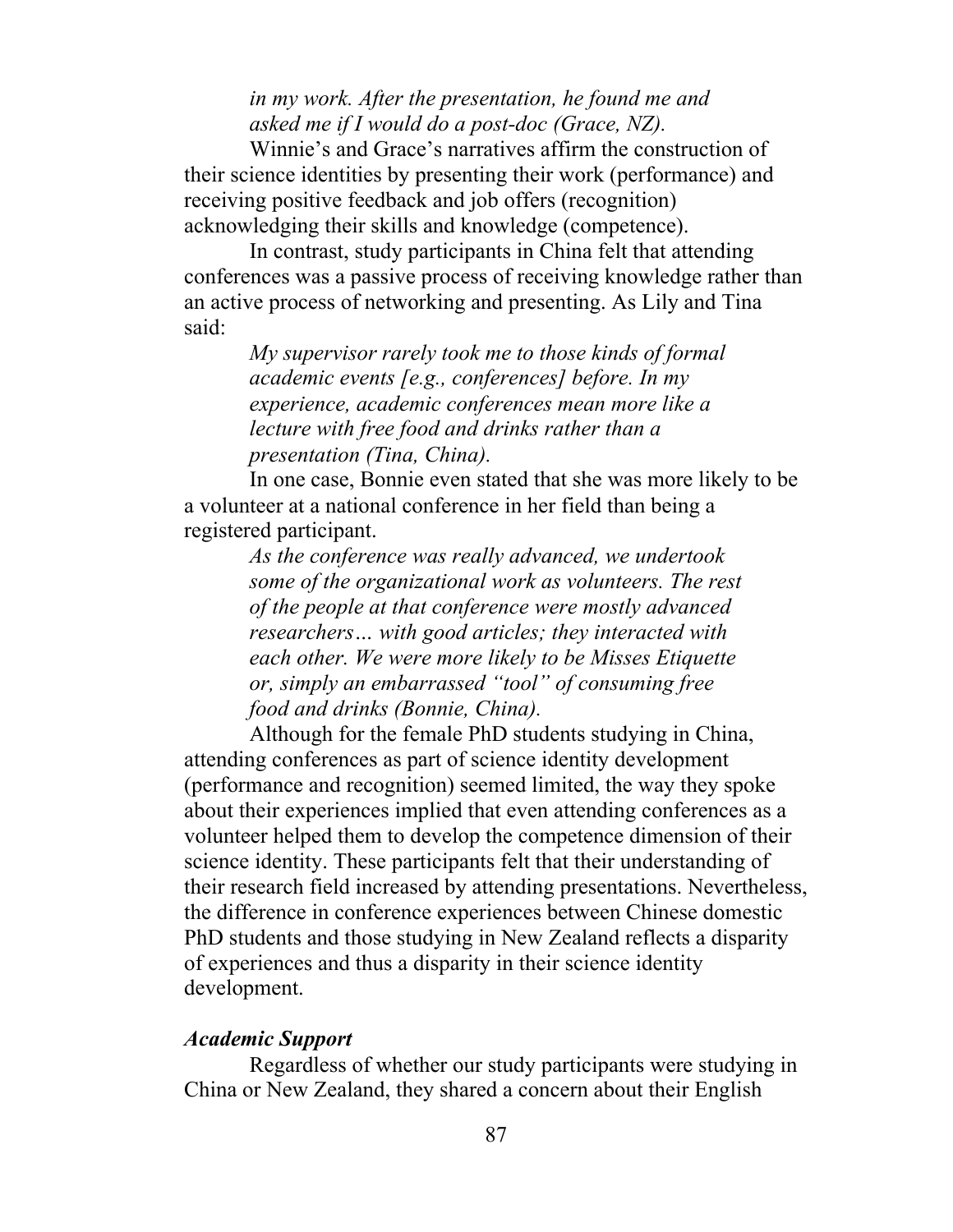proficiency when presenting their research. Lack of sufficient proficiency in English, especially in oral presentations, reduces their self-confidence at conferences. While this sentiment was shared across the study participants, female Chinese PhD students in New Zealand reported that they received several kinds of academic support from the university, including workshops about research methodologies, academic writing, and organizing presentations. Grace (NZ) and Winnie (NZ) also reported that their faculty held trial presentations for them to receive feedback and gain confidence before presenting at conferences. Participants studying in China seemed more concerned about their English proficiency than their counterparts studying in New Zealand. They reported that the English language support from their university and faculty was limited. Tina (China) reported that there was no support to prepare them for conference presentations and Bonnie (China) stated that the lack of confidence when using English had become a severe barrier to her research, for example when reading literature and writing drafts to be published g.

### *Supervisor-Student Relationship*

The supervisor-student relationship was described as positive and supportive by participants studying in New Zealand, while it was reported as a challenge for participants studying in China. The adjectives that participants in New Zealand used to describe their supervisors were mainly positive. Examples of these adjectives include nice (Linda, Winnie, Ming, Alysa), friendly (Winnie, Alysa), and supportive (Linda, Winnie). This positive relationship was further reflected in the conference preparation process with supervisors giving support and guidance on presentation outlines, poster designs, and providing practice opportunities for presenting.

Bonnie, Tina, and Lily, who studied in China, referred to their supervisors as bosses and described them as being directive and holding strict control over their students' work.

> *Usually, PhD students' conference attendance is based on the supervisor's networking… I think it is a serious problem in China that supervisors dominate the study of PhD students. My supervisor determined whether I could graduate from his lab. So, I have to satisfy my supervisor to get good resources. (Daisy, China).*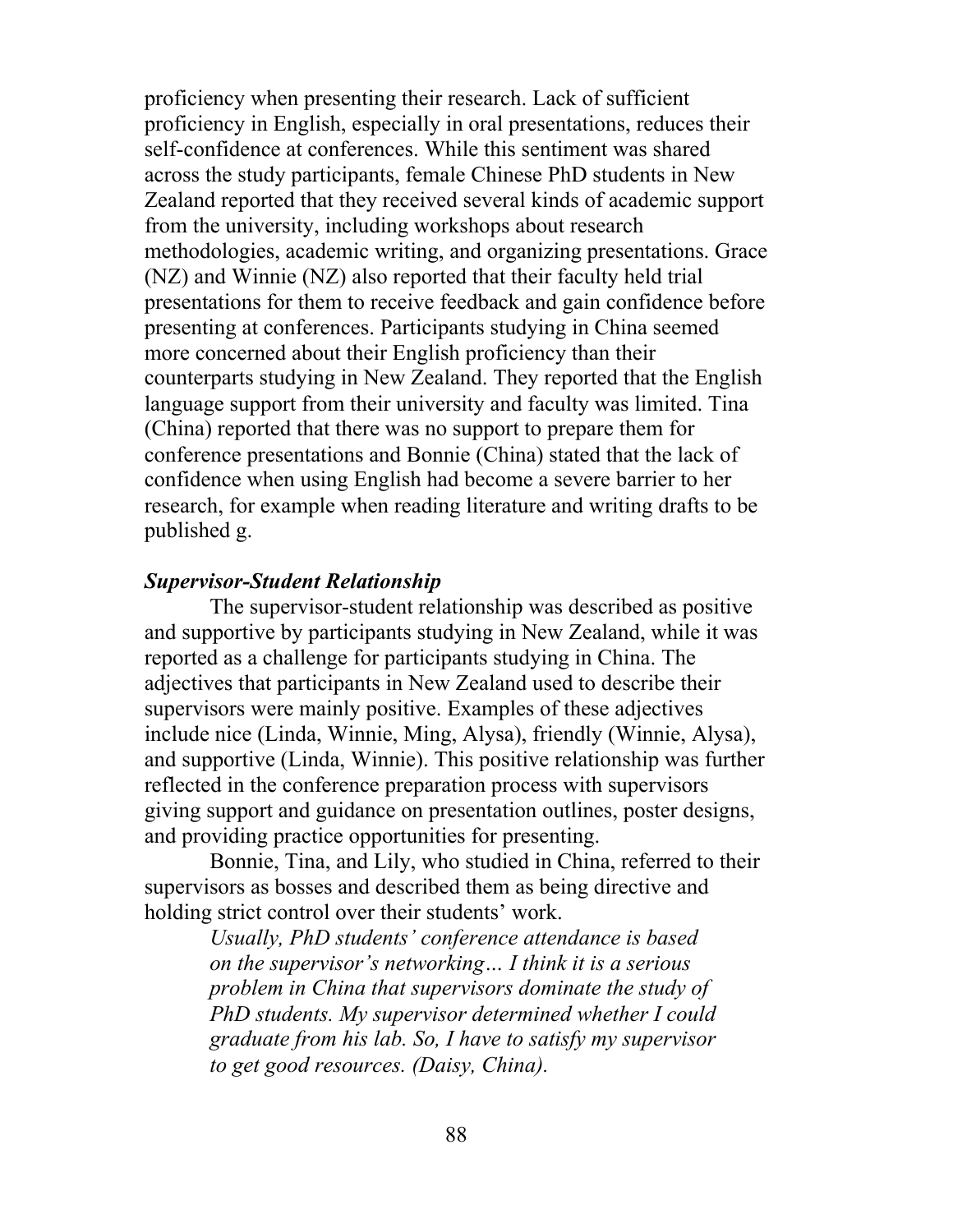The supervisor-student relationship as described by the Chinese students studying in China seemed to restrict opportunities for them to develop their own identity as scientists. They were neither able to develop their work nor see themselves as independent researchers capable of presenting their research and receiving acknowledgement and recognition for it.

In addition to Chinese supervisors being perceived as 'bosses', Lily and Bonnie felt that they could not dedicate time to attend and present at conferences without falling behind on lab work and writing journal articles. Tina noted:

> *The emphasis of the university is on publishing as much research outputs as possible. This forms an evaluation system for doctoral students as well. The graduate requirement for us includes publishing articles as the first author in high-ranking journals. I have to be really careful where I spend my time, because they may defer my graduation [if I don't reach the publication target]. (Tina, China).*

Tina's narrative illustrates a criticism that Chinese doctoral education is publication-orientated (Huang, 2021). However, as Carlone and Johnson's (2007) science identity development framework posits, the development of science identity requires not just competence but also the performance and recognition dimensions. The overwhelming focus on doctoral students' research outputs could break the balance of the science identity development by squeezing PhD students' time for conference attendance, networking, and other activities that may be beneficial.

#### **Discussion**

Drawing on Carlone and Johnson's (2007) science identity development model, this study compared female Chinese doctoral students' experiences in China and New Zealand with a particular focus on their experiences of participating in academic conferences. Overall, the conference settings enabled participants in this study to have a feeling of being accepted by the STEM community, which contributed to the recognition dimension of the science identity development model. Furthermore, conferences enabled participants to exchange knowledge of science content, developing the competence dimension of the science identity model. Moreover, study participants in New Zealand had more opportunities to present their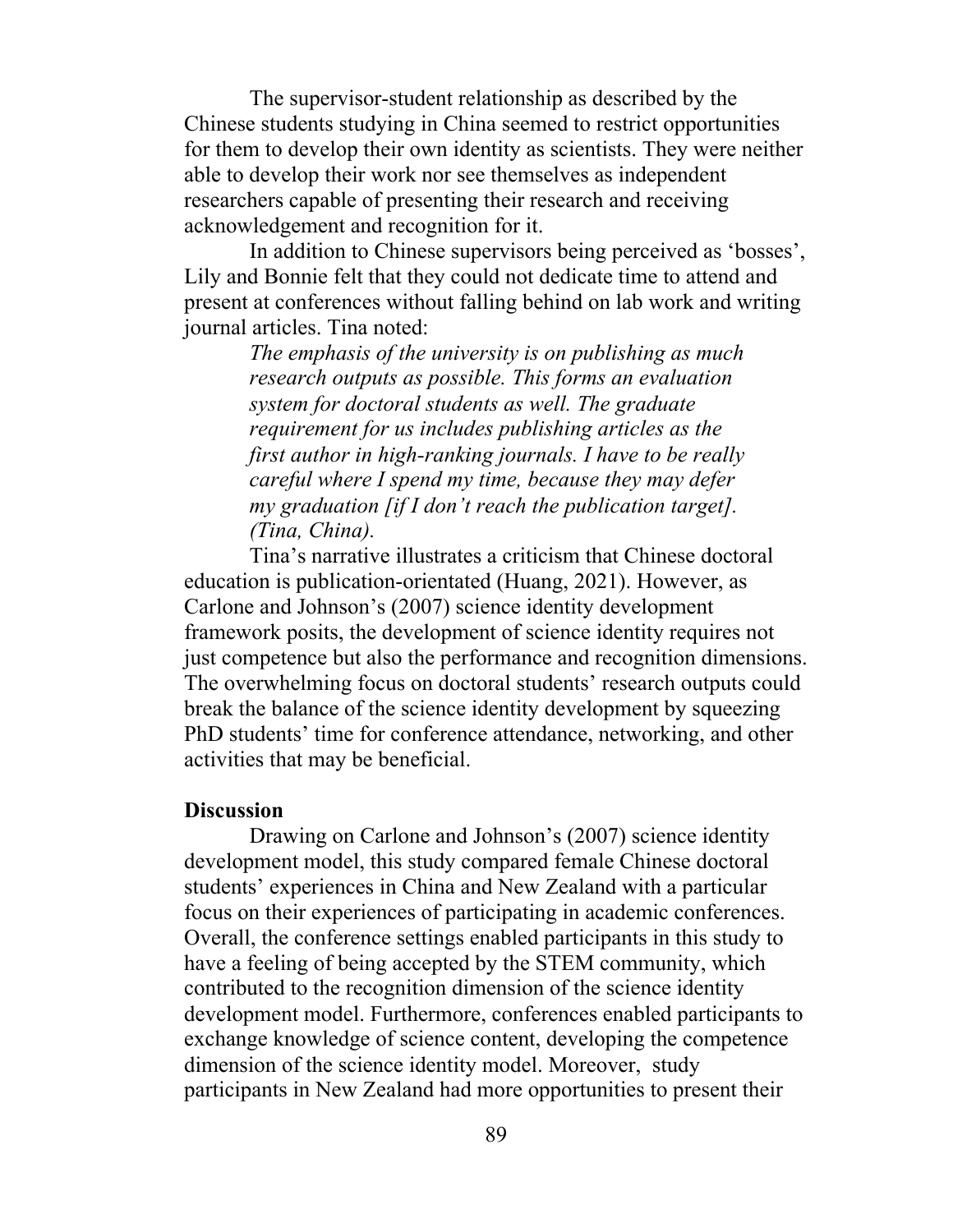research at conferences, giving them more chances to develop their science identity through the performance dimension compared to their counterparts studying in China. However, study participants in China tended to seek the development of the competence dimension more through publications. Our nine participants all saw publications as necessary to survive in this competitive environment and a job market in which females are disadvantaged (Brooker, 2019).

Second, students' gender identity seemed to play a bigger role on female Chinese doctoral students' development of science identity than did the location in which they pursued their PhDs. Female Chinese doctoral students studying in China and New Zealand both strongly felt a 'pressure of age' to marry and start a family given the Confucian belief system, which they reported is strongly embedded in Chinese society. Their beliefs around female identity thus stood in strong contrast to developing a science identity through pursuing a PhD. Such societal perceptions also pervaded in the academic environment in China with study participants reporting a 'glass ceiling' effect exemplified by low expectations from supervisors and disproportionate access to funding, resources, opportunities, and support in comparison to their male colleagues under the same supervisor. Further, they reported having the added challenges of balancing family and childcare responsibilities during their studies. These findings are similar to previous research (De Welde & Laursen, 2011) and add barriers for female PhD students to develop a science identity in all three dimensions – performance, recognition, and competence.

Differences in the experiences of participants based on the location of where they pursued their PhD – in China or in New Zealand – resulted in differences in their science identity construction. Our findings also reveal a gap between conference attendance of participants studying in China and in New Zealand. Overall, the New Zealand environment was reported by participants to be more supportive for the development of female Chinese PhD students' science identity across the three dimensions of the science identity development model. Female Chinese doctoral education was reported to have a strong focus on the competence dimension, in the form of publications, and offered less support for their holistic development. Consequently, these students have fewer opportunities to attend and present at academic conferences, thus presenting a barrier to develop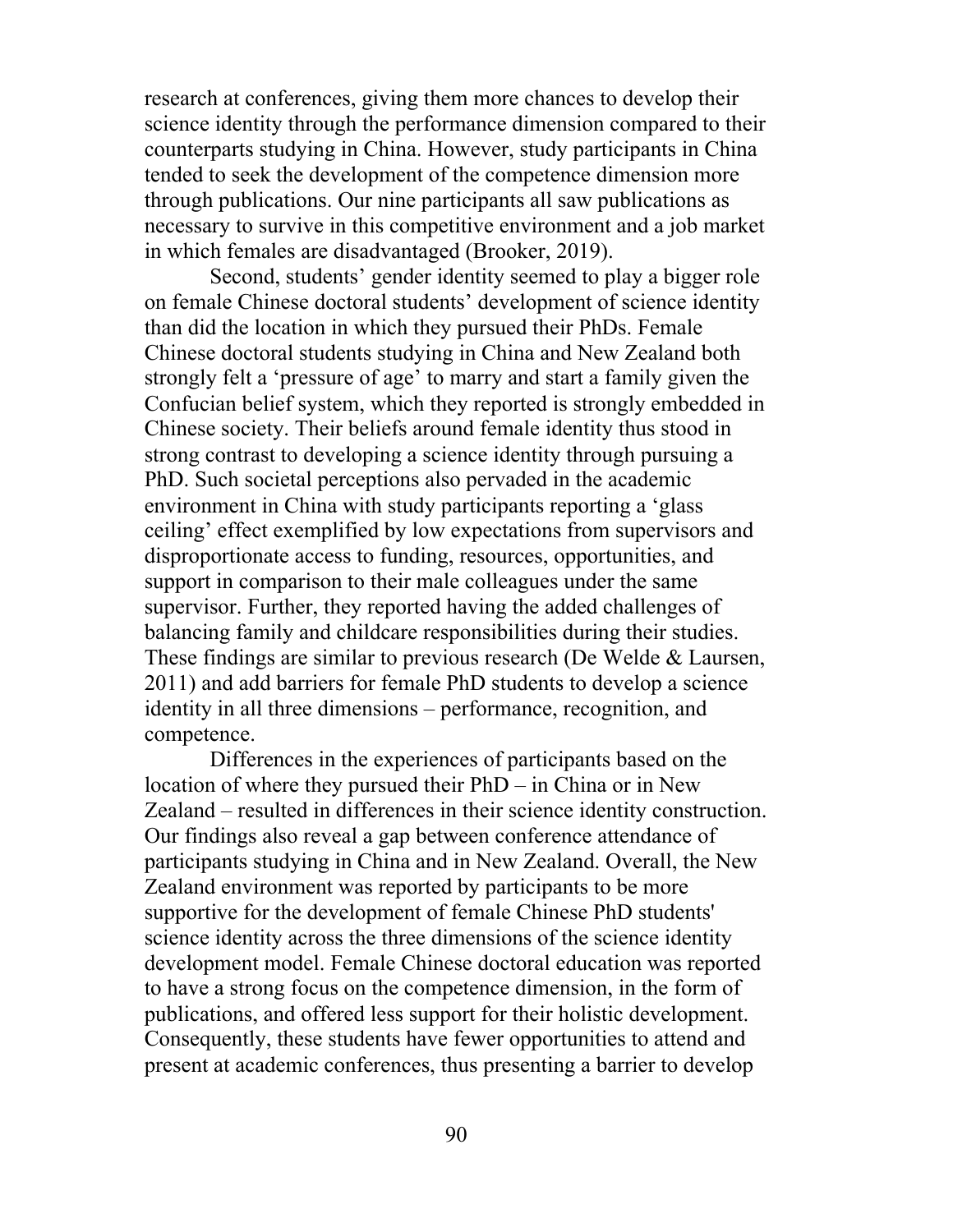the recognition and performance dimensions of their science identities.

## **Conclusions and Implications**

Attending conferences is one key mechanism for the development of a science identity and the extent to which women feel included in the science community. It is important to understand the experience of female PhD students in attending conferences as a first step in making positive change toward a non-biased and inclusive academic environment that provides equitable opportunities for women in STEM fields.

This study found that gender identity perceptions continue to have a strong influence on the development of scientific identities among female Chinese PhD students, regardless of where they opted to complete their PhD studies. The interaction of personal (i.e., the pressure of age) and organizational factors (i.e., the perception of a glass ceiling) compounded the difficulty our study participants studying in China faced in their doctoral education, leading to more psychological and emotional pressure compared to participants studying in New Zealand. Meanwhile, the absence of psychological support from Chinese universities made our study participants feel more isolated in seeking emotional support during their study than their counterparts studying in New Zealand.

One implication of this study is that Chinese universities could adopt some of the support structures participants studying in New Zealand experienced. We suggest that a platform (e.g., discussion forum) of faculty, supervisors and doctoral students could be set up in Chinese universities to allow exchanges of ideas related to gender or broader academic and non-academic issues that emerge in female students' doctoral study processes, and more psychological care could be made available to female PhD students through a variety of channels beyond their supervisors.

Along with the rapid growth of China's economy, postgraduate education in China likely will experience a sharp expansion in the coming years. It can thus be expected that more Chinese students will pursue their doctoral studies abroad. There will be more women who enter STEM research fields. However, neither China nor New Zealand has worked out a solution to beat visible or implicit gender biases. In the novel Mrs. Dalloway, Virginia Woolf wrote, 'Mrs. Dalloway said she would buy the flowers herself'. This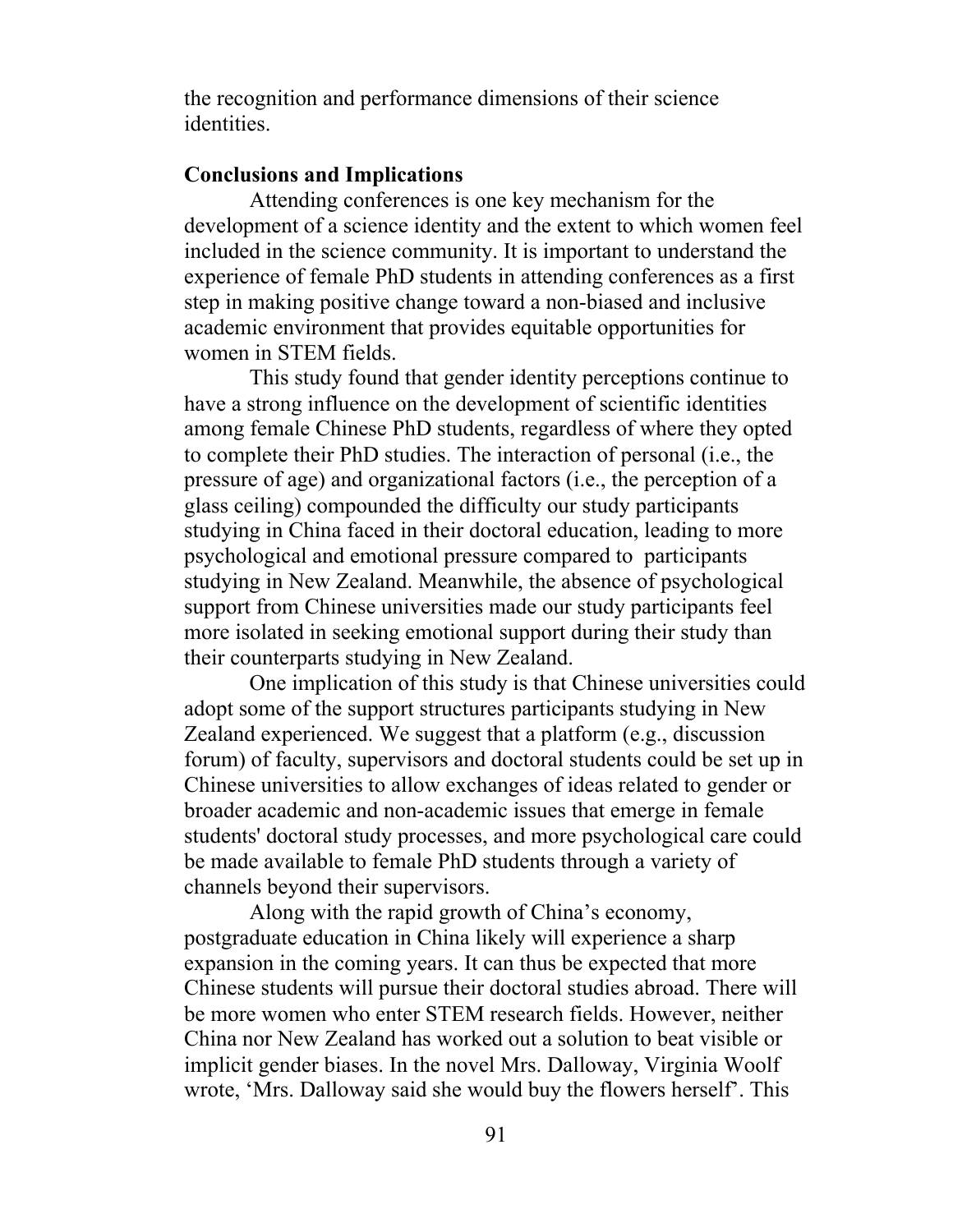notion indicates women are not limited to being 'angels at home', but can chase their personal and professional goals, breaking free from societal expectations. To support women in succeeding in academia, academic institutions and the wider society needs to combat persistent gender biases that support female PhD students' science identity development.

One of the limitations of this study is the small-scale sample which does not allow us to robustly compare differences within each country or to make generalizations. Rather, the two settings illustrate potential differences and commonalities in the experiences of these nine female Chinese PhD students. A larger-scale study could examine the phenomenon in a wider population that compares the phenomenon either within a specific country or in relation to other overseas study locations. An examination of other factors such as supervisors' own gender, which has been shown to influence student experience in previous research (White, 2004), can also be pursued as a research objective within this context.

## **References**

- Ampaw, F. D., & Jaeger, A. J. (2011). Understanding the factors affecting degree completion of doctoral women in the science and engineering fields. *New Directions for Institutional Research, 2011*(152), 59-73. https://doi.org/10.1002/ir.409
- Armstrong, D., Gosling, A., Weinman, J., & Marteau, T. (1997). The place of inter-rater reliability in qualitative research: An empirical study*. Sociology, 31*(3), 597-606. https://doi.org/10.1177/0038038597031003015
- Barton, A. C., & Osborne, M. D. (2001). Marginalized discourses and pedagogies: Constructively confronting science for all in classroom practice. In A. C. Barton & M. D. Osborne (Eds.), *Teaching science in diverse settings: Marginalized discourses and classroom practice* (pp. 7-32). Peter Lang.
- Booker, A. (2018). Hidden figures no more: Factors that contribute to STEM graduate degree attainment among African-American women. *Georgia Educational Research Association Conference*. 55.
- Braun, V., & Clarke, V. (2006). *Using thematic analysis in psychology. Qualitative Research in Psychology, 3*(2), 77-101. http://doi.org/10.1191/1478088706QP063OA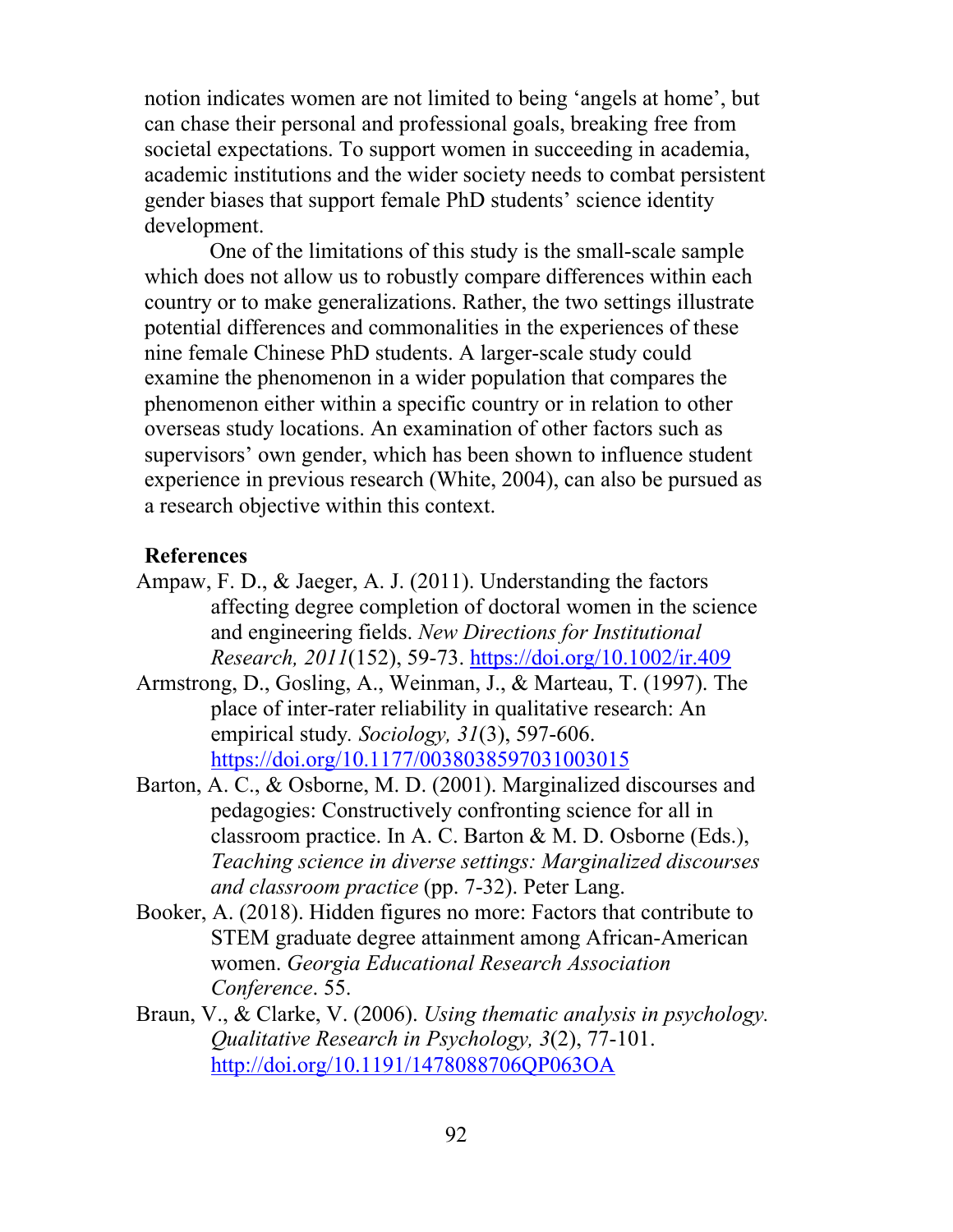- Brown, L., & Watson, P. (2010). Understanding the experiences of female doctoral students. *Journal of Further and Higher Education, 34*(3), 385-404. http://doi.org/10.1080/0309877X.2010.484056
- Carlone, H. B., & Johnson, A. (2007). Understanding the science experiences of successful women of color: Science identity as an analytic lens. *Journal of Research in Science Teaching: The Official Journal of the National Association for Research in Science Teaching, 44*(8), 1187-1218. https://doi.org/10.1002/tea.20237
- Carter, S., Blumenstein, M., & Cook, C. (2013). Different for women? The challenges of doctoral studies. *Teaching in Higher Education*, *18*(4), 339-351. https://doi.org/10.1080/13562517.2012.719159
- Case, S. S., & Richley, B. A. (2014). Barriers to women in science: Examining the interplay between individual and gendered institutional research cultures on women scientists' desired futures. In R. J. Burke & D. A. Major (Eds.), *Gender in Organizations* (pp. 291-334). Edward Elgar Publishing. https://doi.org/10.4337/9781781955703
- Chapman, D. D., Wiessner, C. A., Morton, J., Fire, N., Jones, L. S., & Majekodunmi, D. (2009). Crossing scholarly divides: Barriers and bridges for doctoral students attending scholarly conferences. *New Horizons in Adult Education and Human Resource Development, 23*(1), 6-24. https://doi.org/10.1002/nha3.10325
- Cidlinská, K. (2019). How not to scare off women: different needs of female early-stage researchers in STEM and SSH fields and the implications for support measures. *Higher Education, 78*(2), 365-388. https://doi.org/10.1007/s10734-018-0347-x
- Creswell, J. W., & Creswell, J. D. (2014). *Research design: Qualitative, quantitative, and mixed methods approaches.* Sage publications.
- Dai, H. M., Ju, B., Teo, T., & Rappa, N. A. (2021). Understanding Chinese female university teachers' intention to pursue a PhD degree: some insights from a Chinese university. *Higher Education, 81*(6), 1347-1366. http://doi.org/10.1007/s10734- 020-00616-0#ref-CR21
- De Welde, K., & Laursen, S. (2011). The glass obstacle course: Informal and formal barriers for women Ph. D. students in STEM fields.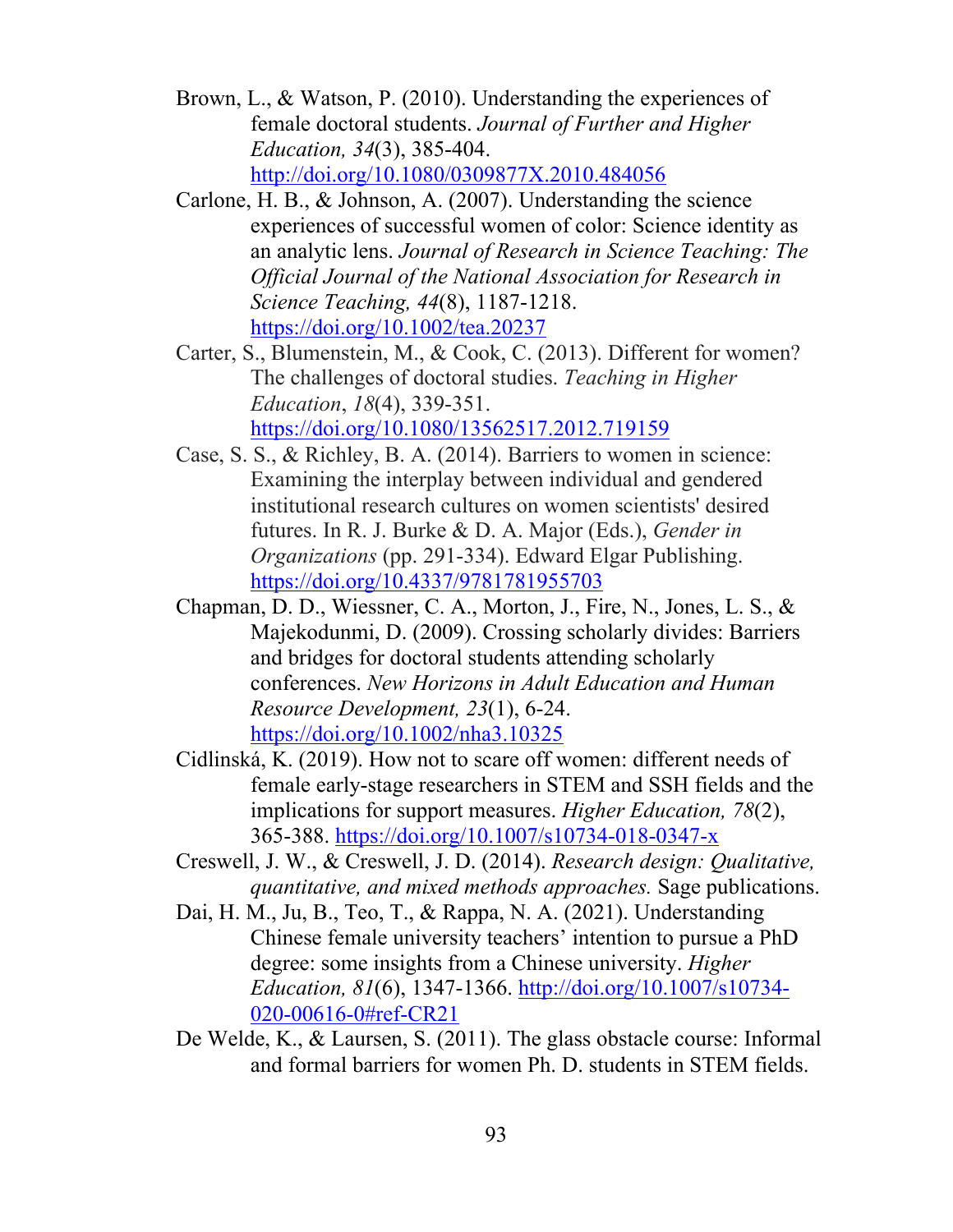*International Journal of Gender, Science and Technology, 3*(3), 571-595.

- Dillman, D. A., Smyth, J D., & Christian, L. M. (2009). *Internet, mail, and mixed-mode surveys*: *The tailored design method.* (3rd edition). John Wiley & Sons, Inc.
- Eden, D. (2016). Women's participation in academic conferences in Israel. *Journal of Higher Education Policy and Management, 38*(4), 406-421. https://doi.org/10.1080/1360080X.2016.1181887
- Evers, A., & Sieverding, M. (2015). Academic career intention beyond the PhD: can the theory of planned behavior explain gender differences?. *Journal of Applied Social Psychology, 45*(3), 158- 172. https://doi.org/10.1111/jasp.12285
- Evers, A., & Sieverding, M. (2015). Academic career intention beyond the PhD: can the theory of planned behavior explain gender differences?. *Journal of Applied Social Psychology, 45*(3), 158- 172. https://doi.org/10.1111/jasp.12285
- Government Communications Security Bureau New Zealand. (2018). *Let's talk about why we need more women in STEM.* Retrieved from https://www.gcsb.govt.nz/news/lets-talk-about-why-weneed-more-women-in-stem/
- He, J. Z. (1994). 儒学礼教的发展与中国妇女相夫教子的作用 [The development of Confucian feudal ethical code and its effect on Chinese females role of xiangfujiaozi]. Chinese Classics & Culture, 3, 88-96.
- Hill, Y., & MacGregor, J. (2006). Support systems for women in part‐ time study. *Journal of Further and Higher Education, 22*(2), 143-149. http://doi.org/10.1080/0309877980220203
- Huang, Y. (2021). Doctoral writing for publication. *Higher Education Research & Development, 40*(4), 753-766. https://doi.org/10.1080/07294360.2020.1789073
- Lorber, J., & Farrell, S. A. (Eds.). (1991). *The social construction of gender.* Sage.
- Lubienski, S. T., Miller, E. K., & Saclarides, E. S. (2018). Sex differences in doctoral student publication rates. *Educational Researcher, 47*(1), 76-81. https://doi.org/10.3102/0013189X17738746
- Mandleco, B. (2010). Women in academia: What can be done to help women achieve tenure?. In *Forum on Public Policy Online* (Vol. 2010, No. 5). Oxford Round Table.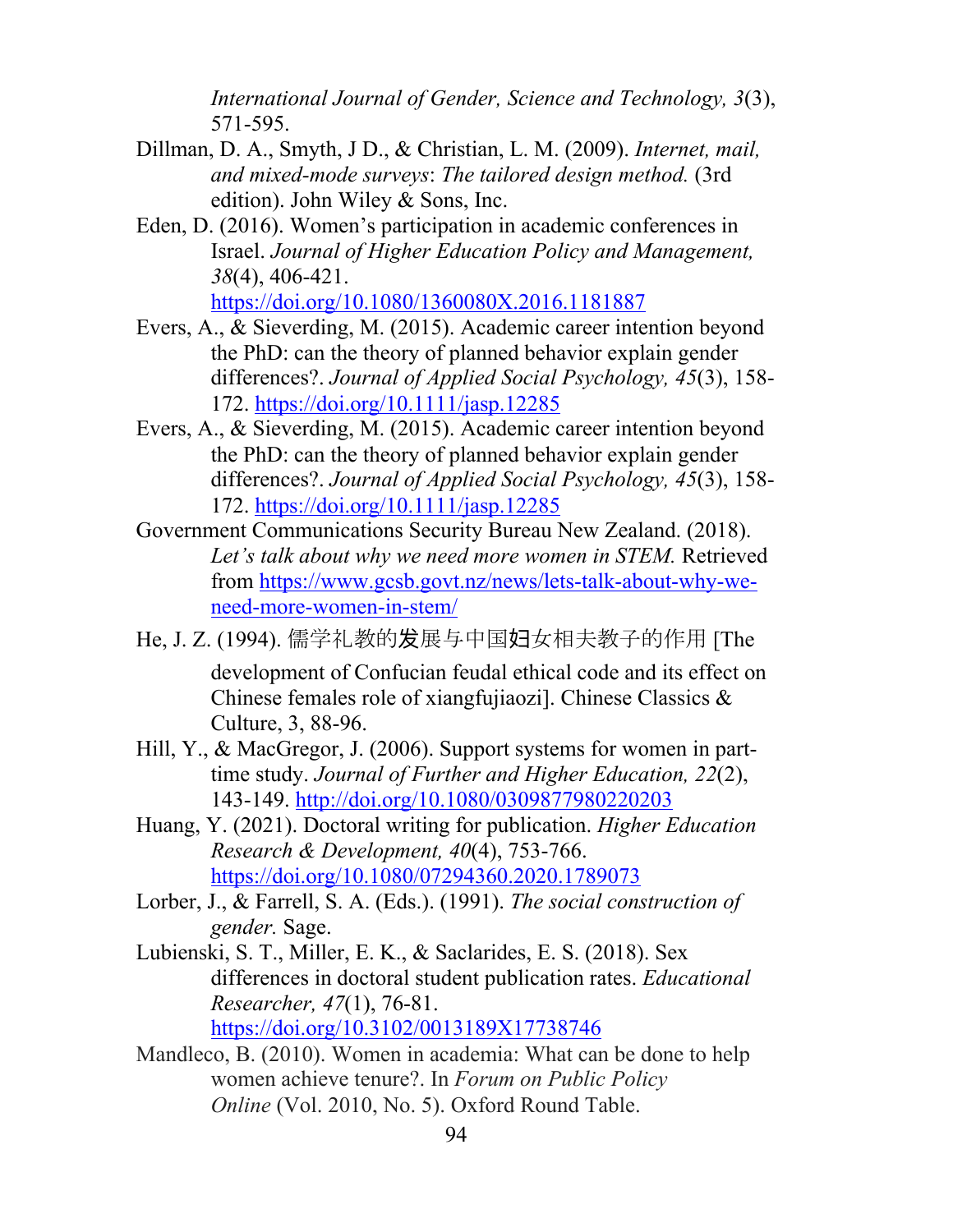- Miles, M. B., Huberman, A. M., & Saldana, J. (2013). *Qualitative data analysis.* Sage.
- Mwenda, M. N. (2010*). Underrepresented minority students in STEM doctoral programs: The role of financial support and relationships with faculty and peers.* Ph.D. Dissertation, University of Iowa.
- Posselt, J., Porter, K. B., & Kamimura, A. (2018). Organizational pathways toward gender equity in doctoral education: chemistry and civil engineering compared. *American Journal of Education, 124*(4), 383-410. http://doi.org/10.1086/698457
- Rhoads, R. A., & Gu, D. Y. (2012). A gendered point of view on the challenges of women academics in The People's Republic of China. *Higher Education, 63*(6), 733-750. http://doi.org/10.1007/s10734-011-9474-3
- Ridgeway, C. L., & Kricheli-Katz, T. (2013). Intersecting cultural beliefs in social relations gender, race, and class binds and freedoms. *Gender & Society, 27*, 294-318. https://doi.org/10.1177/0891243213479445
- Sabharwal, N. S., Henderson, E. F., & Joseph, R. S. (2020). Hidden social exclusion in Indian academia: gender, caste and conference participation. *Gender and Education, 32*(1), 27-42. https://doi.org/10.1080/09540253.2019.1685657
- Schwanke, D. A. (2013). Barriers for women to positions of power: How societal and corporate structures, perceptions of leadership and discrimination restrict women's advancement to authority. *Earth Common Journal*, *3*(2), 15-28. https://doi.org/10.31542/j.ecj.125
- Seifert, T. A., & Umbach, P. D. (2008). The effects of faculty demographic characteristics and disciplinary context on dimensions of job satisfaction. *Research in Higher Education, 49*(4), 357-381. http://doi.org/10.1007/s11162-007-9084-1
- Shen, W., Yao, G., Bin, Z., & Jin, J. (2018). Academia or enterprises: gender, research outputs, and employment among PhD graduates in China. *Asia Pacific Education Review, 19*(2), 285- 296. https://doi.org/10.1007/s12564-018-9538-5
- Pang, S., & Li, S. (2010). Involution: A description of bottleneck in education. *Higher Education Development and Evaluation*, *26*(6), 24-29.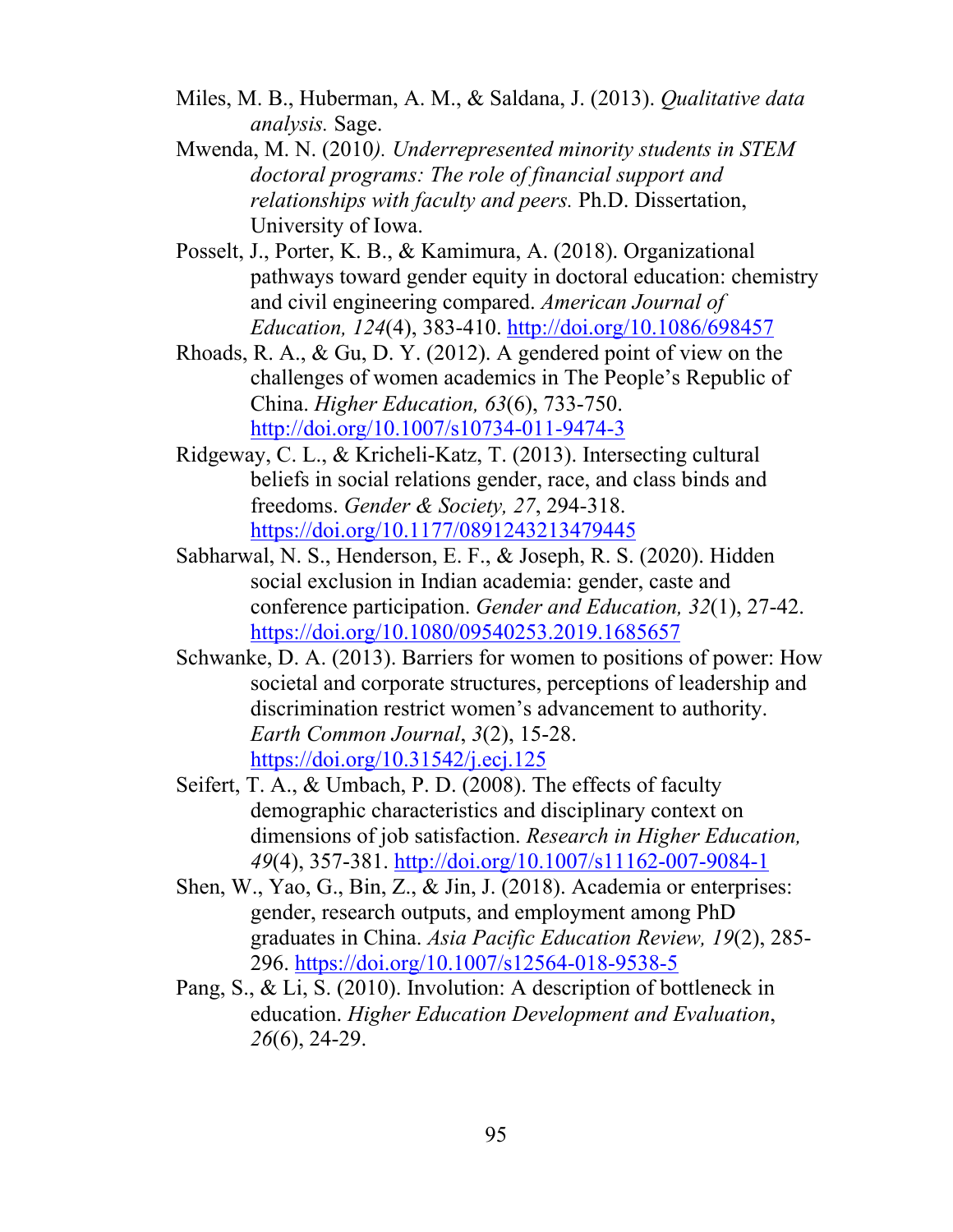Sohu News. (2018). 2018届校招学历分析:博士男女比例失调,一线

城市爱"高材" [The analysis of employing graduate students: Gender imbalance in doctoral students, big cities prefer high qualifications]. Retrieved from https://www.sohu.com/a/242119952\_100019615

- Urry, M. (2005). Diminished by discrimination we scarcely see. *The Washington Post,* 6.
- Wei, Y., & Johnstone, C. (2020). Examining the race for world-class universities in China: a culture script analysis. *Higher Education, 79*(3), 553-567. https://doi.org/10.1007/s10734-019- 00423-2
- White, K. (2004). The leaking pipeline: Women postgraduate and early career researchers in Australia*. Tertiary Education and Management, 10*(3), 227-241. http://doi.org/10.1023/B:TEAM.0000044828.44536.67
- Willis, G. B. (2005). *Cognitive interviewing: A tool for improving questionnaire design*. Sage.
- Yang, R. (2012). Up and coming?: Doctoral education in China. *Australian Universities' Review, 54*(1), 64-71.

# **Author Bios**

LIUNING YANG is currently a PhD candidate in the School of Learning, Development and Professional Practice, Faculty of Education and Social Work at the University of Auckland. Liuning's research interests include the cultural capital theory of Pierre Bourdieu, education policy, and education equity. His PhD study explores rural-urban migrants in China. Email: liuning.yang@auckland.ac.nz

DR. JO SMITH is a Senior Lecturer in education policy and leadership in the University of Auckland's Faculty of Education and Social Work. Her research is situated at the intersection of policy and practice and examines the systems that both hinder and help schools and school systems enact reforms aimed at improving outcomes. Email: smith.joanna@auckland.ac.nz

DR. FRAUKE MEYER is a Senior Lecturer lecturing in the Master of Educational Leadership programme. Her research has a strong focus on equity and the impact on bias. Frauke's research is concerned with